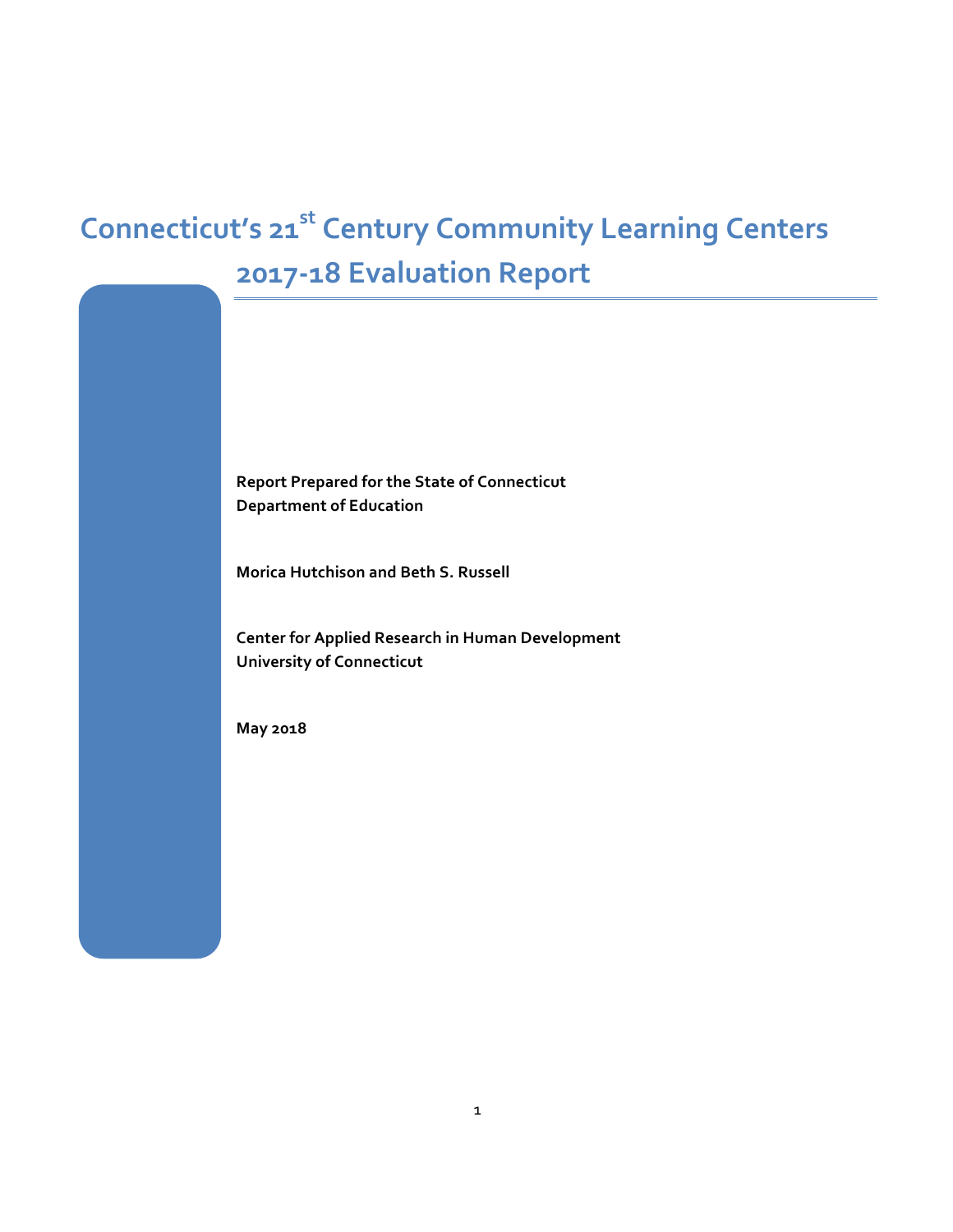### **Overview of Site Characteristics**

This report present findings on Connecticut 21<sup>st</sup> Century Community Learning Centers (CCLC) for the 2017-2018 academic year. The 21<sup>st</sup> CCLC program provides funding to school districts and community organizations that serve students attending schools with a high concentration of low-income students (i.e., schools with  $\geq$ 40 percent of the students qualifying for free or reduced lunch). 21<sup>st</sup> CCLC grants are designed to provide these students with opportunities for academic enrichment, activities that complement learning, and to encourage family engagement. During the 2017-18 academic year, the 21<sup>st</sup> CCLC program funded 34 grantees operating 120 sites across the state. This report focuses on the 114 sites that had outcome data on 80% or more of their after school students. The largest number of sites served elementary school students (49 sites, 43.0%), and a smaller number of sites served students from grades K-8 (29 sites, 25.4%), middle school (22 sites, 19.3%), and high school (14 sites, 12.3%).

### **Site Availability and Participant Attendance**

**One hundred and thirteen 21st CCLC sites were open for a minimum of three days per week**, and the average site was open for 126 days over the course of the year. On average, sites were open 4 days a week for slightly more than 3 hours per day, and most were open by the month of October. This report examines a number of attendance metrics, and where appropriate, examines federal and state attendance mandates. The federal 21<sup>st</sup> CCLC guidelines specify that students must attend a minimum of 30 days of after-school programming in order to be considered a regular attendee in the program. The Connecticut State Department of Education (CSDE) requires that sites' target number of students have a minimum of 60% average daily attendance at their registered after-school program. This means that the site's target numbers of students are expected to attend at least 60% of program open days. In addition to these federal and state requirements, average daily attendance and average participant attendance rate are two useful metrics for assessing participant attendance.

Average daily attendance compares the number of youth attending a site on a given day with that site's target number of students to be served. Average participant attendance rate evaluates how successful sites were in having their participants attend the program on the days they were expected to attend. Overall, most sites achieved the benchmarks set out by the Federal 21<sup>st</sup> CCLC and the CSDE guidelines. 62.6% of students attended at least thirty days of programing and the **average proportion of students attending at least 60 percent of their registered days was 77%.** Students had an **average daily attendance of 151%** and an **average school day attendance rate of 94.9%.**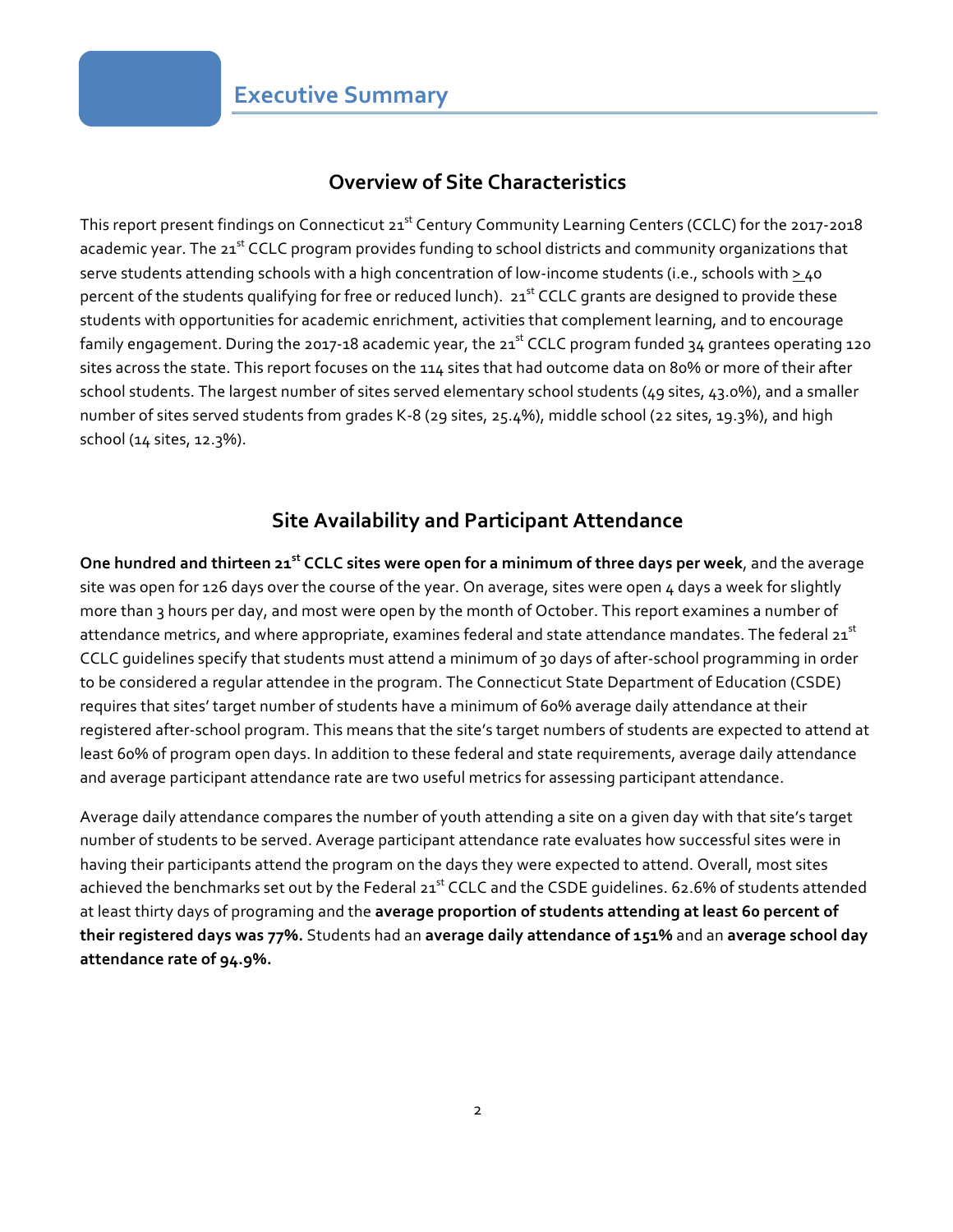### **Programming for Youth Participants**

The majority of sites offered students the opportunity to choose the activities they participated in, provided more time on projects of interest, and provided students the opportunity to initiate projects of interest at least once a week. Additionally, many sites offered students the opportunity to assume jobs and responsibilities related to running the program.

**One hundred and eight (94.7%) sites offered an average of 30 minutes or more of homework help on the days homework help was provided, and 107 sites (93.9%) offered some form of remedial assistance to**  students who required it. Of note, 21<sup>st</sup> CCLC requires all sites to offer homework help. Remedial assistance was offered through a number of strategies, the most common being small group tutoring with a certified teacher.

## **Relationships with Schools**

Overall, the majority of programs reported communicating on at least a weekly basis with school day staff, and although the majority of sites (n=63; 55.3%) reported that communication with partner school(s) was a "clear strength" of their program, some sites reported challenges in their relationships with partner schools. The most commonly reported major challenge was lack of consistent behavioral expectations from students across school day and after-school program, and the ability to meet with school day staff, but it is important to keep in mind that only 3.5% of sites reported each of these as a major challenge. The most commonly reported minor challenge was access to data/information from school day staff, reported by 12.3% of sites (n=14).

## **Staffing and Professional Development**

Roughly half of the sites held staff meetings on at least a monthly basis (n=50, 43.9%), and regular supervision meetings for staff (n=56, 49.1%), with the majority of sites reporting they provide professional development (n=86, 75.4%). The professional development and support offerings varied by site, but **55.3% (n=63) of the sites indicated covering 14 professional topics provided on the end of the year survey at least once throughout the school year**.

Site coordinators were asked to list areas of programming they wanted to focus on for professional development in the upcoming school year**. The most commonly cited areas for improvement were parent, family and academic programming, positive youth development and youth involvement, leadership, and engagement.**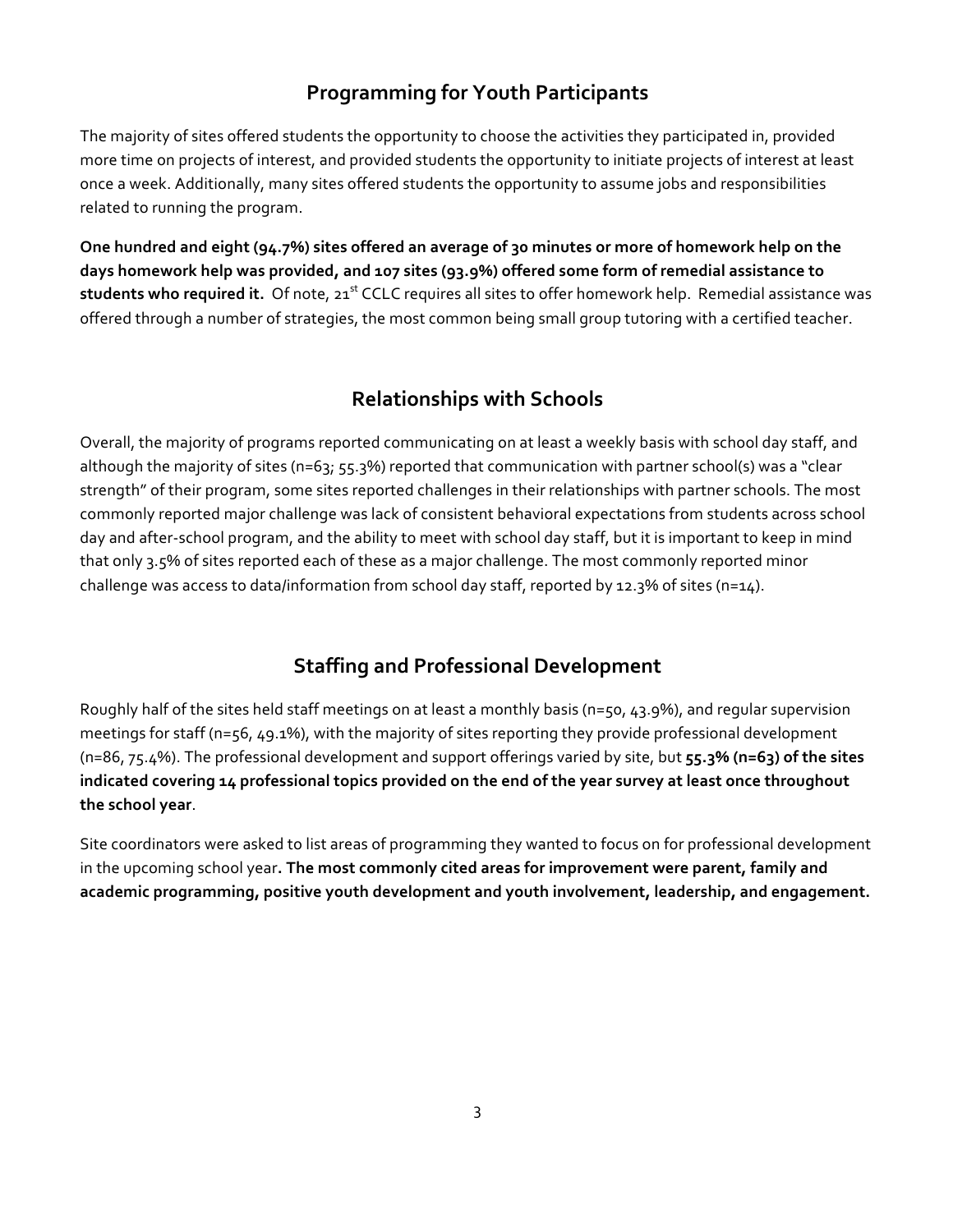## **Performance of 21st CCLC Program Participants**

**Twenty-first CCLC participants attended school at an average rate of 94.6% (range: 76.1 to 97.8%), which is equivalent to missing about 9.7 days in a 180-day school year.** 

**During the 2017-18 school year, 1,394 21st CCLC students (11.5%) had at least one disciplinary infraction.** Of the students who had at least one disciplinary infraction, the average number of incidents incurred per student with at least 1 disciplinary infraction was 2.2 incidents.

### **Conclusions and Recommendations**

Overall, the results of the 2017-2018 evaluation of Connecticut's  $21^{st}$  CCLCs suggest that programs were operating in a manner that is consistent with both federal and state guidelines. Additionally, the school day attendance rates of  $21^{st}$  CCLC students were high, with students attending an average of 94.6% of their registered school days. These rates are consistent with previous years' findings, though slightly lower than the 95.3% reported from the previous year. Only 11.5% of 21<sup>st</sup> CCLC participants incurred a disciplinary infraction during the course of the 2017-18 school year, and those who did averaged 2.2 incidents per student. This rate is consistent with the previous year and marks a slight improvement from the 12.6% with disciplinary infractions in 2016-2017. Many sites continued to focus improvements on areas that were discussed in previous end-of-year evaluations.

in 2018 the CREC team expressed interest in exploring what other information could be gathered to strengthen descriptions of 21<sup>st</sup> CCLC participants' experience and its impacts. In the spirit of breainstorming, the following levels of evaluation expansion are recommended:

#### Low-effort, small revisions to consider:

Additional details from the state records on the disciplinary action (by number/type) and special ed services/diagnoses (by number and type) would allow for immediate descriptive analyses of comparisons between program participants and state-level data; over time, these same variables could be used for predictive analyses of outcomes of interest (e.g., school day attendance, academic achievement, graduation timing/trajectories). Along this line, and also farily easy to request is a recommendation to collect the graduation timing of participants (on-time/delayed).

#### Moderate-effort, new information from new data sources to consider:

Perspectives on 21<sup>st</sup> CCLC participants' social-emotional characteristics would considerably strengthen opportunities to examine how students benefit from the program as well as whether any social-emtional gains bolster outcomes of interest (e.g., school day attendance, academic achievement, graduation timing/trajectories). Students and program staff are the most convenient and reliable sources of that information, thus we recommend collection a 1-page survey on participants' resilience and social emotional competence that could be completed with each child in 5 minutes at enrollment and at the end of the year. For example, the Child/Youth Resilience Measure (CYRM) and Deveraux Student Strengths Assessment (DESSAmini) combined should take less than 5 minutes and paint a strengths-based picture of students' socio-emotional wellbeing.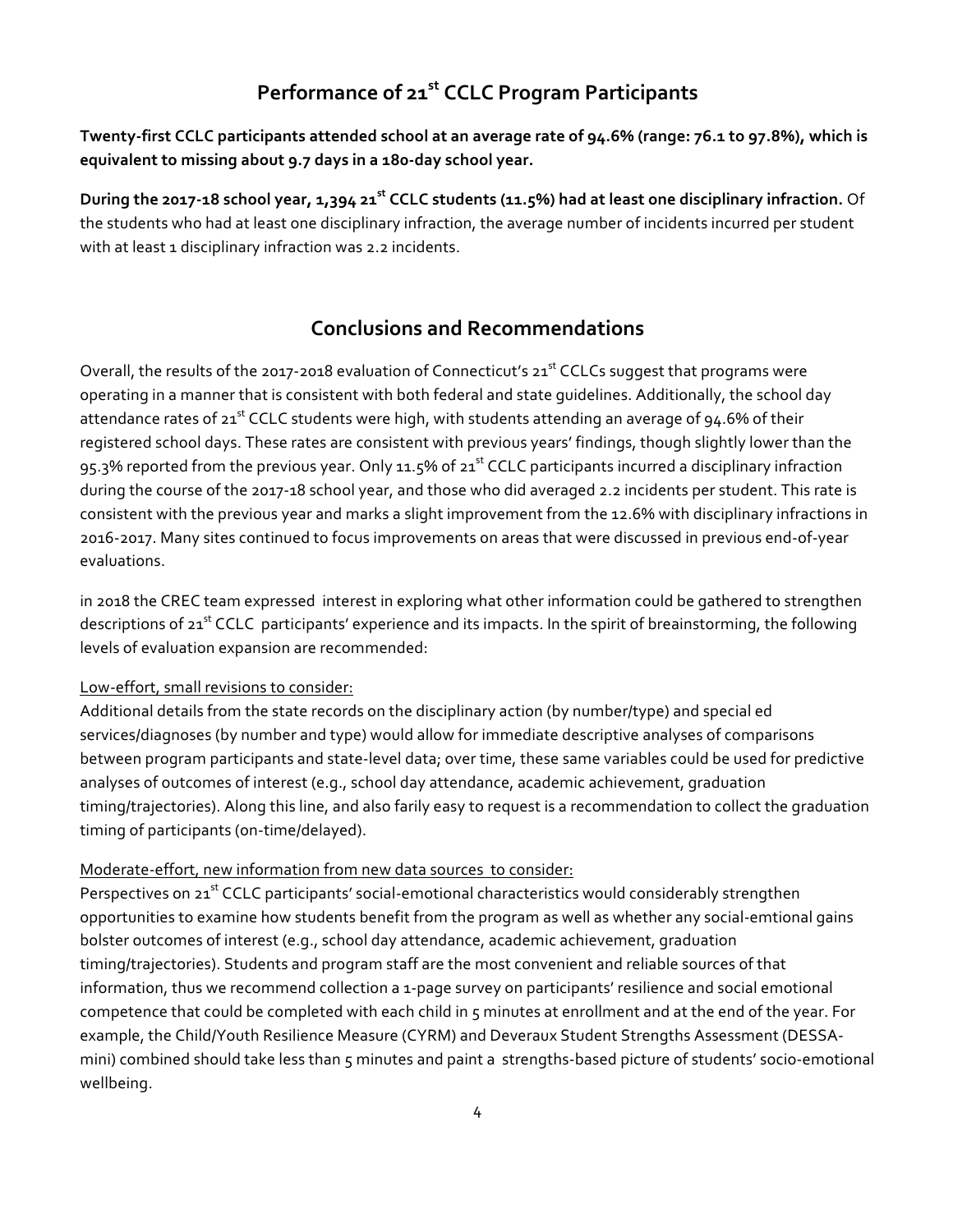#### Finally, the most effortful option to consider:

Collecting parents'/family perspectives on the program's impact would be a tremendous asset both to the evlaution of the program's impact on the whole child, but also to 21<sup>st</sup> CCLC marketing and dissemination efforts. We recommend a 4-item survey family members could complete in less than 2 mins via an email link. Items to consider would assess program impacts on 1) child behavior at home, 2) child behavior at school, 3) helping with the family/work schedule (by providing safe/supervised childcare), and 4) sense of connection to the child's school community.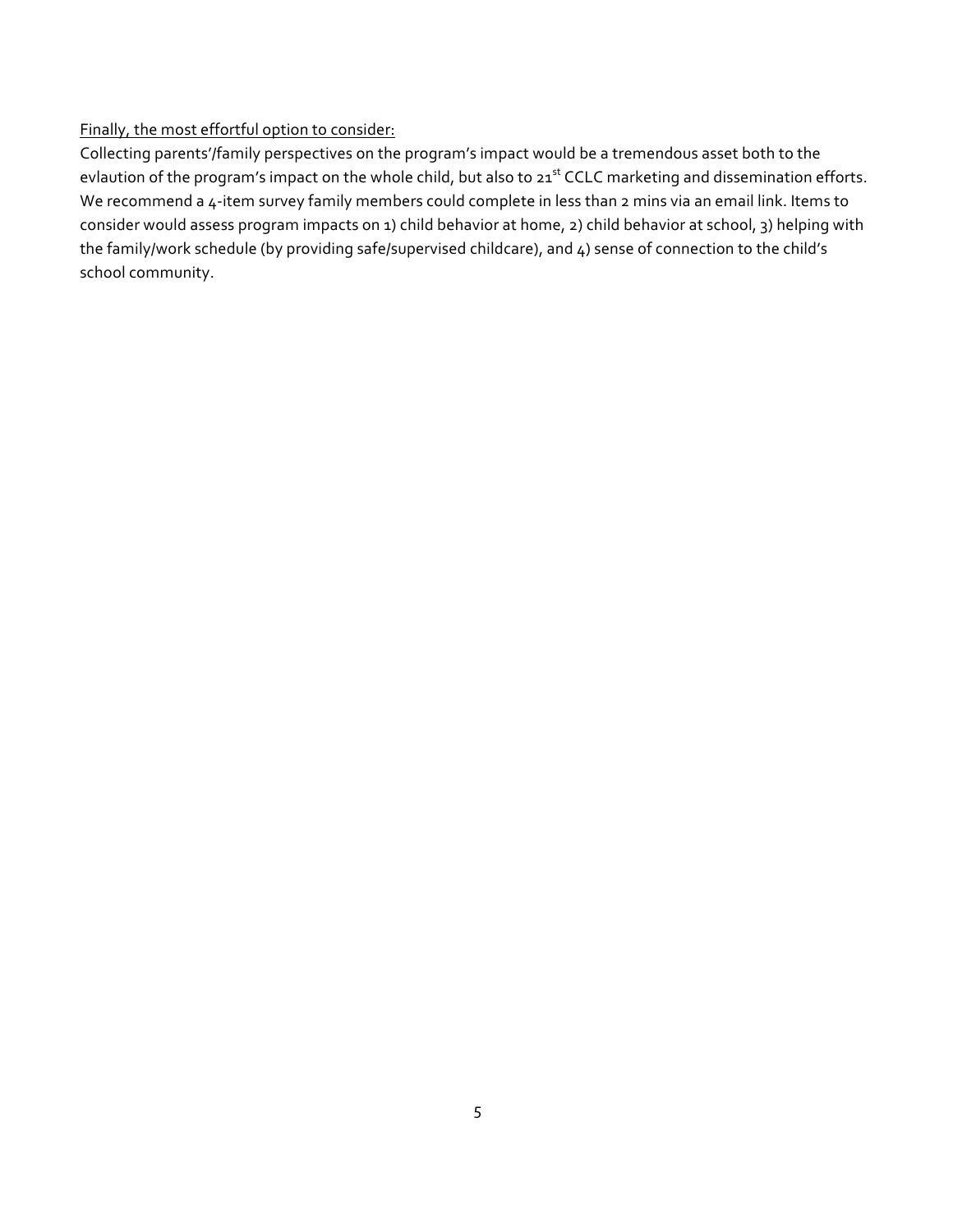## **Table of Contents**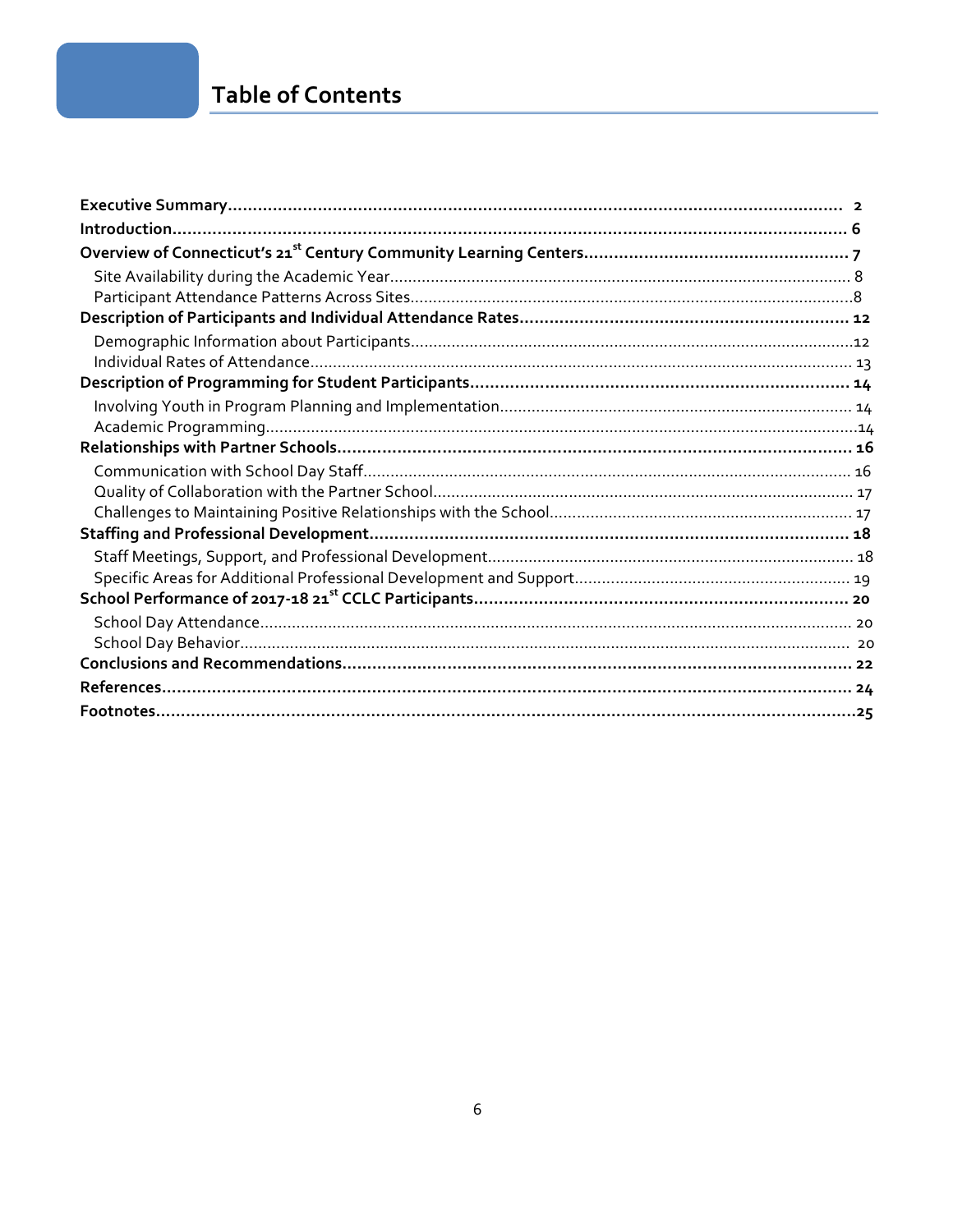## **Introduction**

This report presents the results of an evaluation of the 21<sup>st</sup> Century Community Learning Centers (21<sup>st</sup> CCLCs) operating in Connecticut during the 2017-18 academic year (September 2017 to June 2018). The 21<sup>st</sup> CCLC program was established by Title IV of the *Elementary and Secondary Education Act* and in 2001 was expanded through the *No Child Left Behind Act*. The purpose of the 21<sup>st</sup> CCLC program is to fund centers that provide students with academic enrichment, activities designed to complement learning, and to serve students' families. The specific purposes of  $21<sup>st</sup>$  CCLCs are to:

(1) Provide opportunities for academic enrichment, including providing tutorial services to help students, particularly students who attend low-performing schools, to meet State and local student academic achievement standards in core academic subjects, such as reading and mathematics;

(2) Offer students a broad array of additional services, programs, and activities, such as youth development activities, drug and violence prevention programs, counseling programs, art, music, and recreation programs, technology education programs, and character education programs, that are designed to reinforce and complement the regular academic program of participating students; and

(3) Offer families of students served by community learning centers opportunities for literacy and related educational development.

*Elementary and Secondary Education Act*, Part B, Sec 4201

To reach the intended target population for the 21<sup>st</sup> CCLC initiative, the Connecticut State Department of Education (CSDE) requires that 21<sup>st</sup> CCLC grants serve students attending schools with a high concentration of low-income students, defined as schools where at least 40 percent of the student population qualifies for free or reduced priced lunch. Grants support five years of operation, and annual grant amounts range from \$50,000 to \$200,000.

To evaluate 21<sup>st</sup> CCLC programs operating in 2017-18, the CSDE worked with the University of Connecticut's Center for Applied Research in Human Development (CARHD) to describe 21<sup>st</sup> CCLC services delivered during the school year. Three separate sources of data were utilized to complete this report. The first source of data was collected from an online data management system called AfterSchool21. This system contained information on program-wide and individual participant data. The second source of data was collected from the End of Year Survey (EYS) online survey completed by site coordinators in June 2018. The data from this survey included information on the day-to-day programming at each site. The third source of data was the State Department of Education which provided information on students' school day attendance and school day behavior.

The first two sections of the report describe Connecticut's 21<sup>st</sup> CCLC sites and the participants that they served. Sections three through five focus on sites' day-to-day programming. The sixth section describes the 21<sup>st</sup> CCLC participants' performance on school day attendance and school day behavior, and the final section of the report offers conclusions regarding the evaluation results and recommendations based on evaluation findings.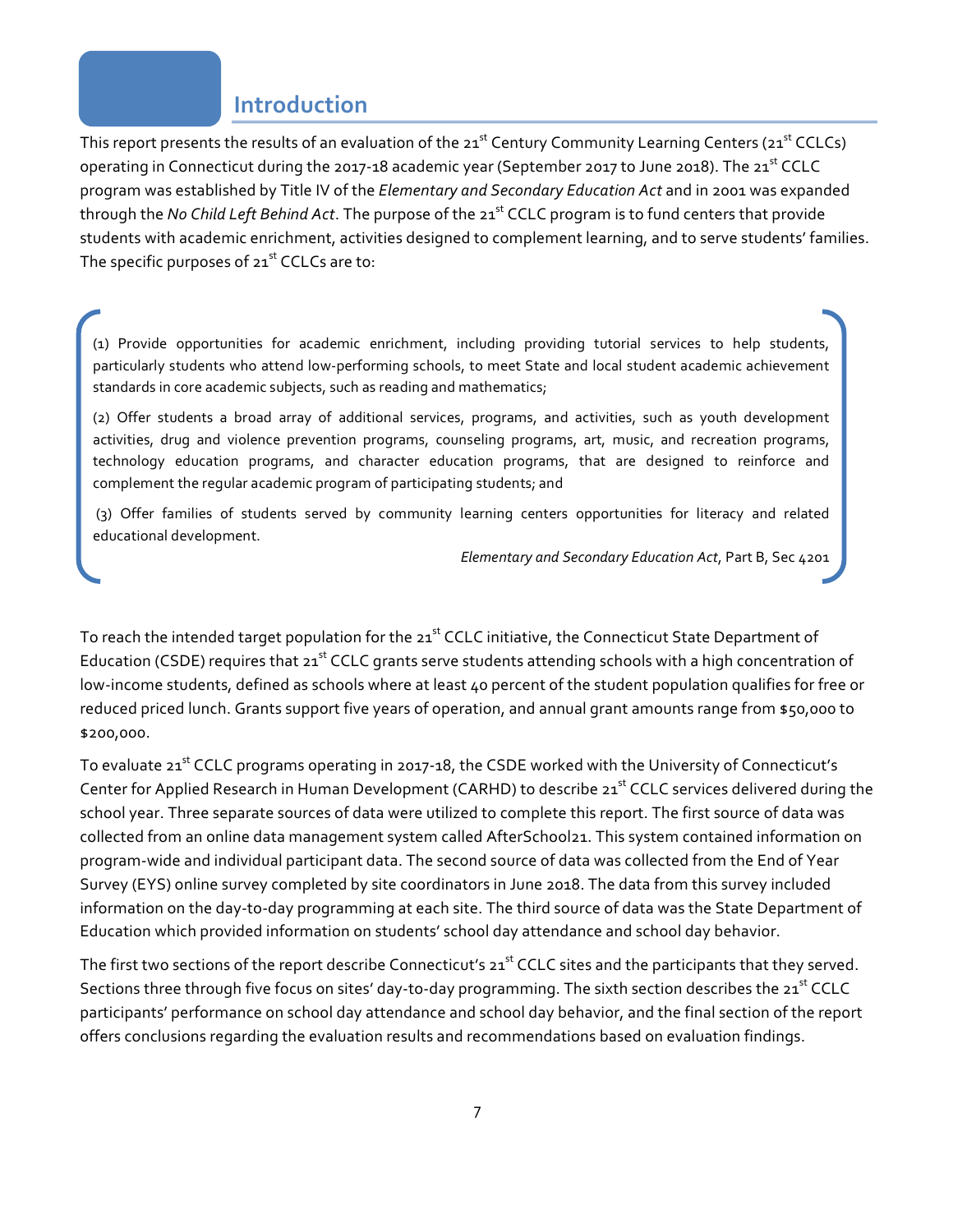## **Section One:**

## **Overview of Connecticut's 21st Century Community Learning Centers**

**During the 2017-18 grant period, the Connecticut State Department of Education funded 34 grantees operating 114 compliant sites throughout the state.** Table 1 (right) lists the number of grantees and sites funded in each district.<sup>1</sup> Figure 1 (bottom of page) shows grantee locations across the state.

Of the 114 sites funded for the 2017-18 school year, (96.5%) were located at a school. Forty-nine sites (43.0%) reported serving elementary school students, 29 sites (25.4%) reported serving K-8 students, 22 sites (19.3%) reported serving middle school students, and 14 sites (12.3%) reported serving high school students. (Site coordinators were allowed to choose all categories that applied, so percentages can sum to more than 100).



| district             |                                |                |  |  |
|----------------------|--------------------------------|----------------|--|--|
| <b>District</b>      | Grantees                       | <b>Sites</b>   |  |  |
| Ansonia              | 1                              | 3              |  |  |
| <b>Bridgeport</b>    | 16<br>$\overline{2}$           |                |  |  |
| Common Ground        | $\mathbf{1}$<br>1              |                |  |  |
| <b>CREC</b>          | $\mathbf{1}$                   | $\overline{3}$ |  |  |
| Danbury              | $\mathbf{1}$                   | $\frac{4}{1}$  |  |  |
| <b>East Hartford</b> | $\mathbf{1}$                   | 6              |  |  |
| Enfield              | $\mathbf{1}$                   | 3              |  |  |
| Goodwin College      | $\mathbf{1}$                   | $\overline{1}$ |  |  |
| Hartford             | 9                              | 12             |  |  |
| Litchfield           | $\overline{1}$                 | $\mathbf{1}$   |  |  |
| Manchester           | 1                              | 4              |  |  |
| Meriden              | $\overline{2}$                 | 8              |  |  |
| Middletown           | $\mathbf{1}$                   | $\overline{3}$ |  |  |
| <b>New Britain</b>   | $\overline{1}$                 | $\overline{2}$ |  |  |
| New Haven            | $\mathbf{1}$                   | 11             |  |  |
| New London           | $\mathbf{1}$<br>$\mathbf{1}$   |                |  |  |
| Norwalk              | $\mathbf{1}$<br>10             |                |  |  |
| Norwich              | $\overline{1}$                 | 9              |  |  |
| Stamford             | 6<br>3                         |                |  |  |
| Stratford            | $\mathbf{1}$<br>$\overline{2}$ |                |  |  |
| Waterbury            | 1                              | 13             |  |  |
| Windham              | $\mathbf{1}$                   | $\overline{1}$ |  |  |
| <b>TOTAL</b>         | 34                             | 120            |  |  |

**Table 1. 2017-18 grantees and sites by** 

**Note regarding terminology:** *For the purposes of this report, physically separate locations are referred to as* **'sites,'** *and the term* **'grantee'** *is used to refer to the entity that is responsible for the management of the grant. The terms*  **'program'** *and* **'center'** *are used interchangeably with the term* **'site.'** *Later sections of this report will use the term*  **'site coordinator'** *to describe the staff person who completed the site's EYS. The* **'target number'** *refers to the number of youth the site planned to serve daily. The expectation is that the number of youth who attend consistently will approach or exceed this target number. Connecticut 21st CCLC grant guidelines state that 21st CCLCs should not operate as drop-in programs.*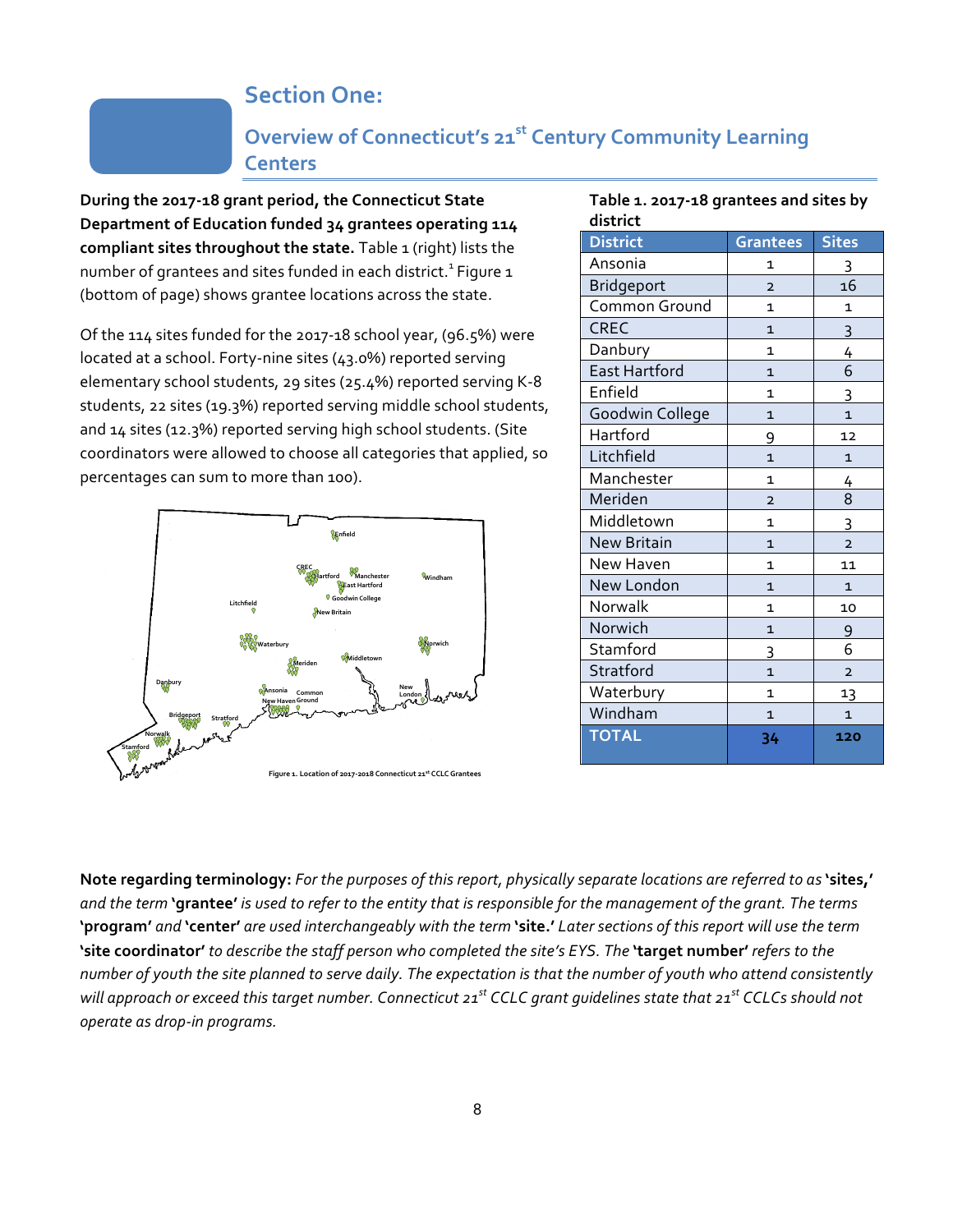### **Site Availability during the Academic Year**

**All programs but one (n=113) reported being open at least three days a week during the 2017-18 school year,** with the majority of sites open four (n=32, 28.1%) or five days a week (n=61, 53.5%). The average site was open 125.9 days (range 16 to 185 days), and for slightly more than 3 hours per day (range: 2 to 8 hours). 92 sites (81.4%) were open after school only, 12 sites (10.6%) were open before and after school, and 8 sites (7.2%) were open for a combination of after school, and during the weekends and vacation.

Figure 2 (right) shows the availability of Connecticut 21<sup>st</sup> CCLC sites over the course of the school year. More than half of the sites (n=69, 60.5%) were open in September, and most (n=88, 77.2%) were open by October. May was the month most programs achieved full availability, with at least 75 percent of programs (80 sites) open 15 days or more during this month. These start times reflect that newly funded sites opened in January 2018.

## **Participant Attendance Patterns Across Sites**

Federal 21<sup>st</sup> CCLC quidelines have established that individuals who attend 30 days or more of after



school programming during a school year are considered participants. During 2017-18, 7,238 students met this requirement. Of the 3,118 students who did not attend at least 3o days of after school programming, roughly half attended between 15 and 29 days, and less than 15 days. The data presented in this and subsequent sections are based on the group of students who attended 30 days or more of after school programming during a school year and who had outcome data. In order to assess attendance patterns, three metrics were used: average daily attendance, average individual student attendance rates at each site, and percent of participants attending at least 60 percent of the site's available days. All of these metrics reflect site-level attendance patterns. Individual student attendance patterns are discussed in Section Two of this report.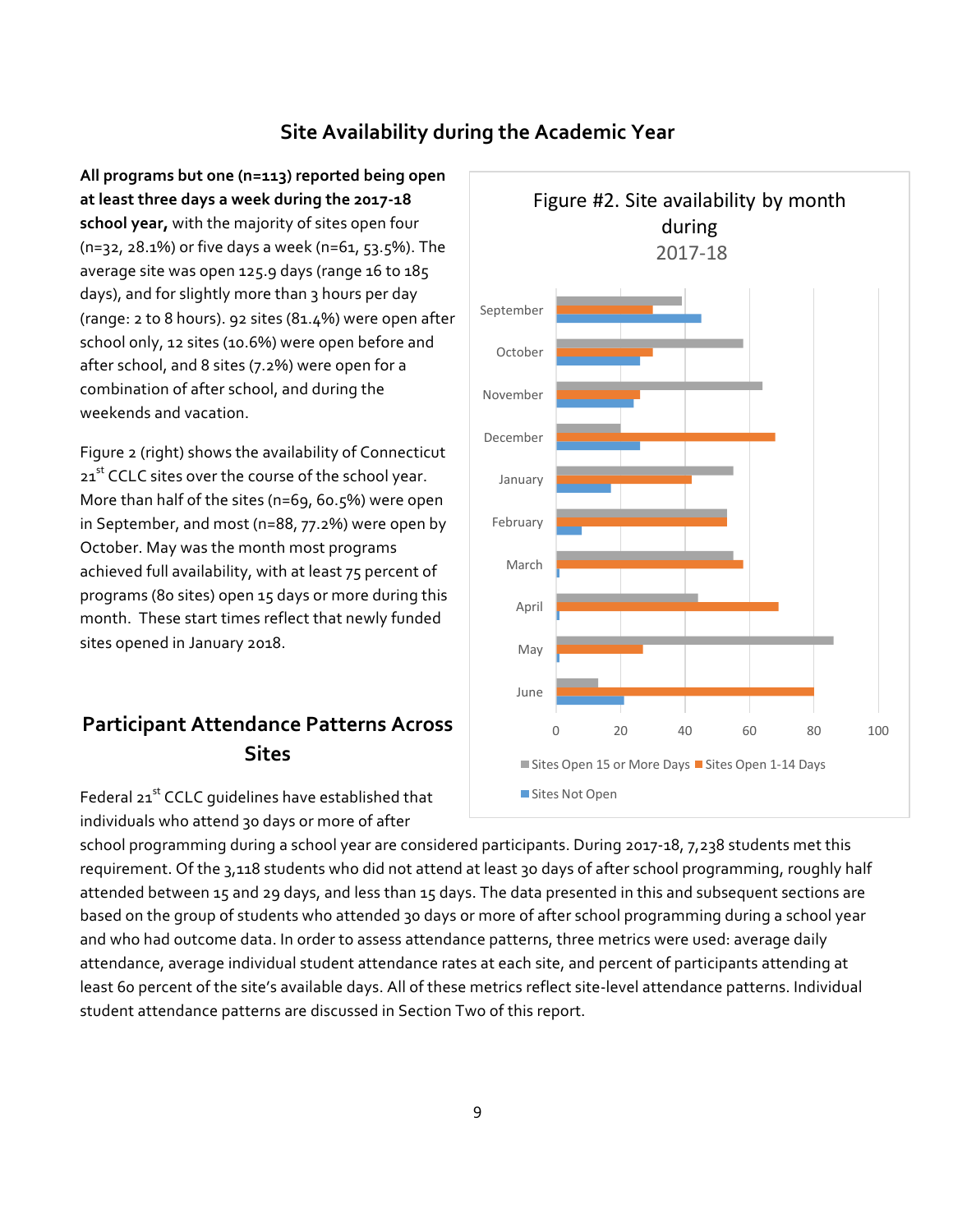## **Average Daily Attendance**

Average daily attendance (ADA) compares the number of youth attending a site on a given day with that site's target number of students to be served<sup>2</sup>. The overall average ADA across all sites was 151 percent. Compared to last year's overall average ADA across sites of 102 percent, sites in 2017-18 had a higher ADA, marking a second year of increases in ADA.



According to CSDE guidelines, 21<sup>st</sup> CCLC sites are expected to maintain a minimum of 60 percent ADA. In other words, each site is expected to have at least 60 percent of their targeted number of students in attendance on any given day. The 151% percent ADA average across all sites indicates that, overall, **sites exceeded the 60 percent target. Sites had a range of ADA from 5 to 604 percent (Figure 3, above), indicating that there were a number of programs that served a greater number of students than they originally targeted to serve, but that there was also a great deal of variability in attendance patterns across sites. Forty-four sites (38.9%) reported serving a greater number of students than they originally targeted.** 

### **21st CCLC Success Story: Site Perspectives**

"A success we had in our program has been restorative circles, these involve the head teacher and a member from administration. We do these almost daily and have been a huge success with the students. The students have told us that we have created a safe space for them to discuss things that they wouldn't always feel comfortable talking to adults with. Students are happy and excited to have a time where they can express themselves with out feeling pressure or judgement."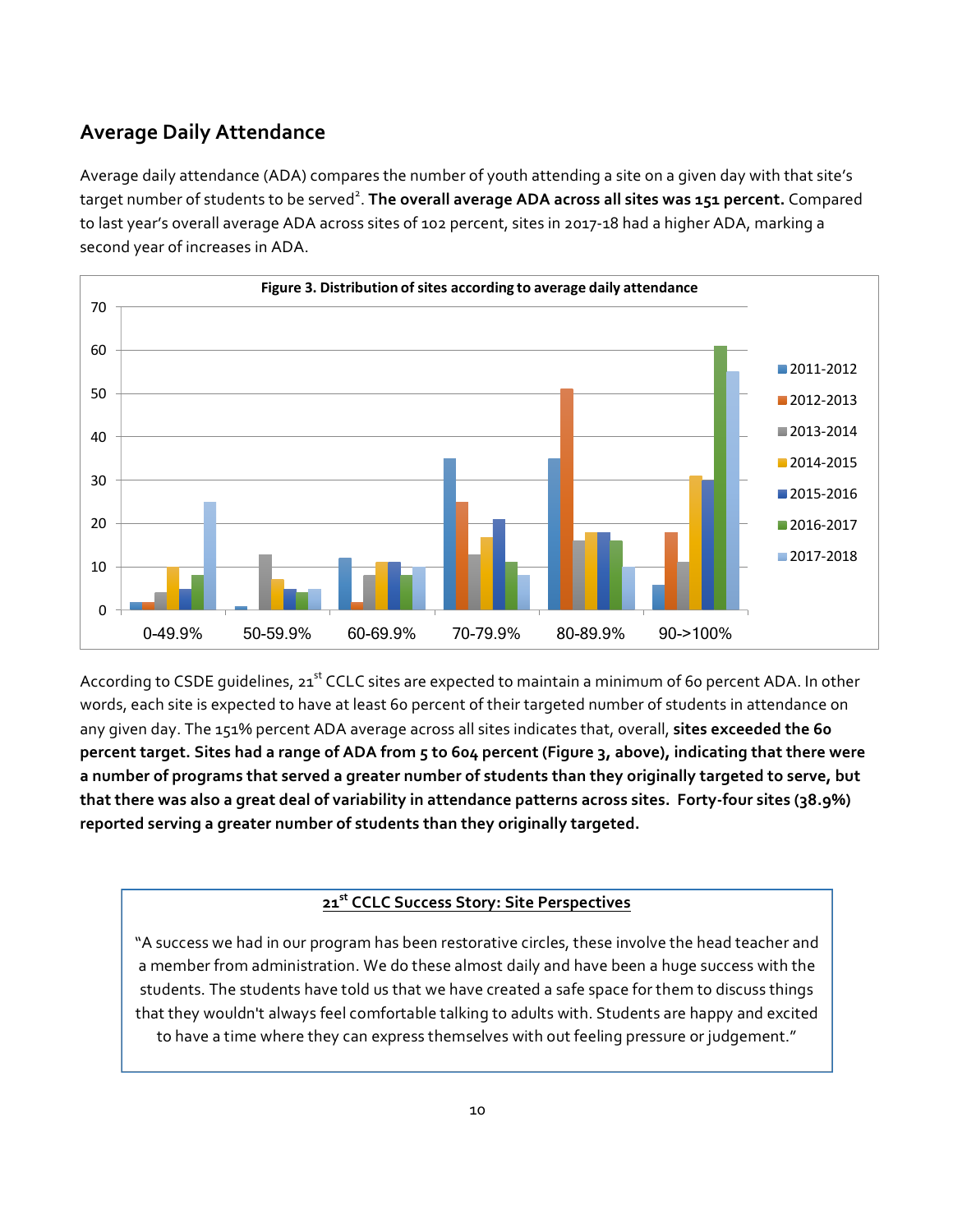### **Average Participant Attendance Rate**

ADA is useful in helping us examine how successful sites are at serving their targeted number of participants on a daily basis, but sites differ in the number of days they are open. Therefore, it is important to examine how often participants attended relative to the number of days for which they were registered. In other words, it is important to assess **sites' average rates of participant attendance.**



Average participant attendance rate was calculated for each participant by dividing the number of days he or she attended the program by the total number of days he or she was registered to attend during the 2017-18 school year. To obtain a site-level metric of average participant attendance rate, these individual percentages were averaged across all participants at each site. **At the site level, the average participant attendance rate was 94.6 percent, and it ranged from 76.1 percent to 97.6 percent.** Figure 4 shows the distribution of sites in terms of their average participant attendance rate.

The CSDE has also set out guidelines for average daily attendance rate. Specifically, CSDE requires that sites maintain a minimum ADA of 60 percent in order to remain in compliance. Therefore, sites should strive to an average daily attendance rate of at least 60 percent. **Sites did an exceptional job of this for the current year, with all 114 compliant sites averaging daily attendance rates between 70 and 100 percent.** This review of sites' ADAs suggests that all currently compliant sites are succeeding in maintaining an ADA of 60% or above.

## **21st CCLC Success Story: Site Perspectives**

"The most amazing experience and proud moments that we have had in our program is simply with our students academic and behavior progress. Every single month, from program start to finish we have, at the least, 4 or more students from 2 or more grades that receive student of the month. Many of them have struggled with poor behavior as well academically but to see the turn around and our encouragement, mentorship and positive impact as staff and peer leaders, we believe that our curriculum and day to day action plans are making a difference in the lives of our students and a huge resource to the school."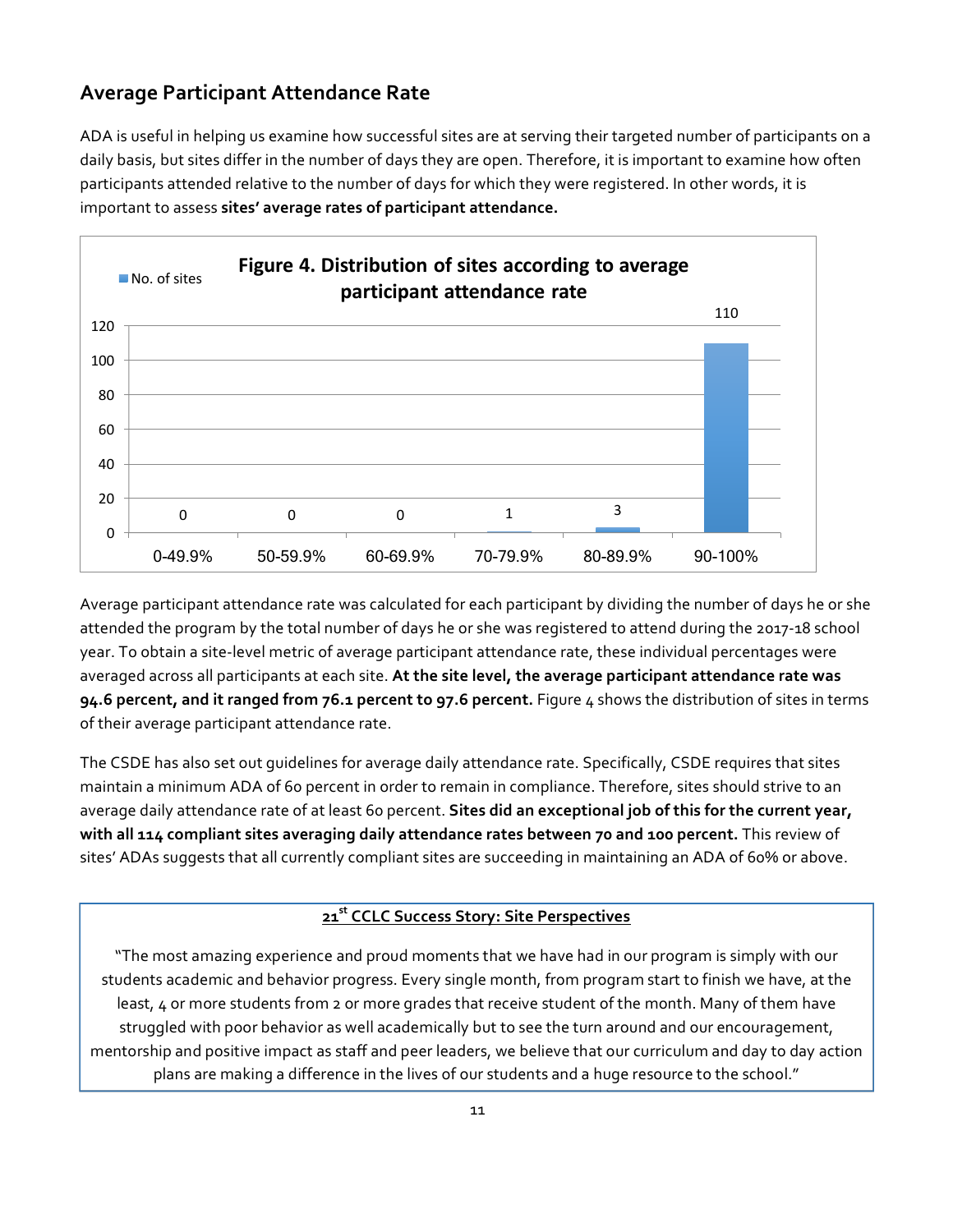## **Proportion of Target Number of Students Attending at Least 60 Percent of Registered Days**

Finally, the last attendance metric examined was the proportion of participants at each site, relative to that site's target number, that attended at least 60 percent of days (the target set by the CSDE). In other words, this tells us **how successful were sites in having their target number of students attend at least 60 percent of the days for which they were registered.** This shows not only whether students are attending regularly, but also if the number of students attending regularly is comparable to the site's target number.



This metric was calculated using a two-step process. First, the total number of students whose individual rate of attendance was over 60 percent was computed for each site, and then, this number was divided by the site's target number. As can be seen in Figure 5 (above), 100 sites (87.7%) had their target number of students attend at least 60 percent of their registered days, and 14 sites (12.3%) did not meet this requirement. Additionally, 55 sites (48.2%) had percentages above 100. This indicates that the site had more students than their target number of students attend at least 60 percent of their registered days.

#### **21st CCLC Success Story: Site Perspectives**

**"**Every year our program organizes cultural activities to celebrate students and staff cultures. This year we organized a hispanic heritage celebration where about 50% of the parents had the chance to participate. We also organized a black history celebration where about the same percentage of parents participated. Both celebrations were successful because of the enthusiasm and passion demonstrated by the students on the stage and by the parents' attendance and positive remarks about the events."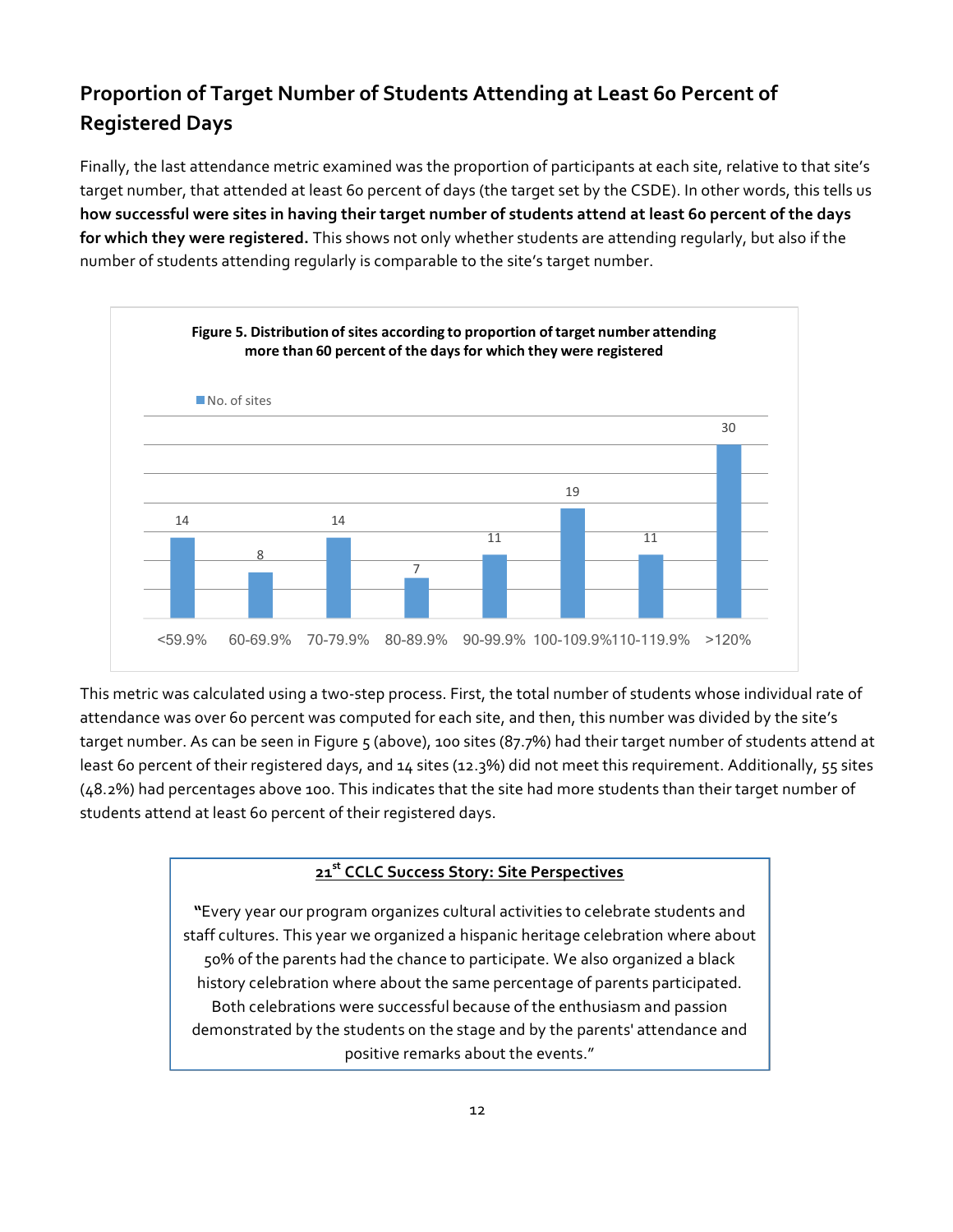## **Section Two:**

### **Description of Participants and Individual Attendance Rates**

In order to be considered a 21<sup>st</sup> CCLC participant, students had to attend at least 30 days of after school programming in 2017-18. This section pertains to these students who had data on the following variables.

### **Demographic Information about Participants**

### **Gender**

During the 2017-18 school year, 49.9% of  $21^{st}$ CCLC participants were female, which is comparable to the percentage of female students who participated in 2011-12, 2012-13, 2013-14, 2014-15, 2015-16, and 2016-17 (50.2%, 50.5%, 49.6%, 50.4%, 50.2%, and 50.9% respectively).

### **Grade Level**

Twenty-first CCLC programs served students from pre-kindergarten to 12<sup>th</sup> grade, and information about grade level was available for 12,124 participants (99.9%). Figure 6 (right) shows the distribution of participants by grade. As the figure indicates, the highest numbers of participants were in grades 3, 6 and 7.

### **Free/Reduced Lunch Status**

Information about students' eligibility for free/reduced lunch was available for 10,829 of the 12,139 participants (89.2%). The percentage of 21<sup>st</sup> CCLC participants who were eligible for free/reduced lunch was 84.2 percent. This is comparable to the percentage of students who were eligible in 2016-17 (89.8%), 2015-16 (80.3%), 2014-15 (81.2%), 2013-14 (88.2%), 2012-13 (88.0%), and 2011-12 (88.3%).

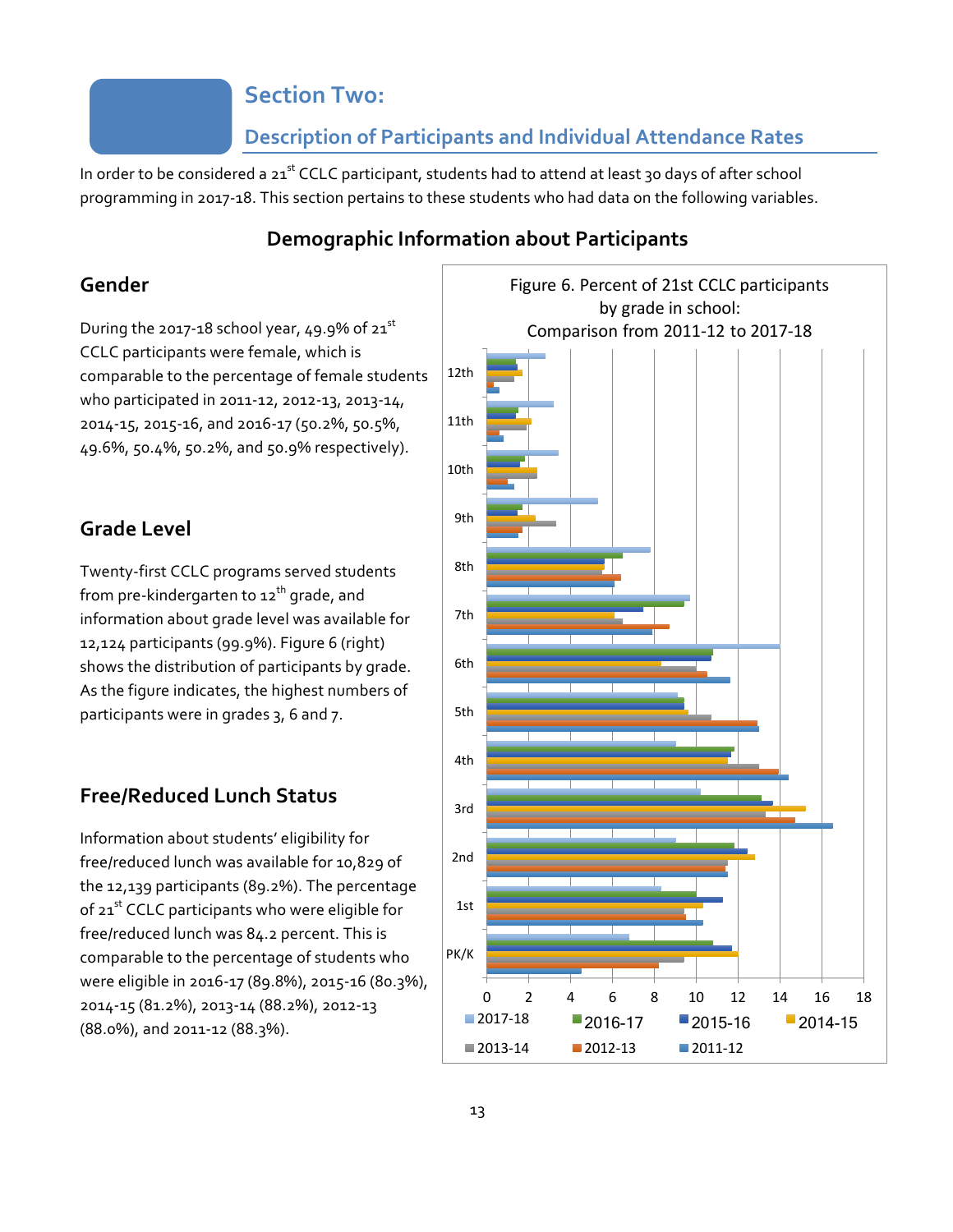### **Racial/Ethnic Background**

Information concerning the racial/ethnic background of the students was available for 12,139 participants (100%). Figure 7 (below) shows the racial/ethnic background of  $21^{st}$  CCLC participants. The majority of students were Hispanic/Latino (45.9%), followed by Black (31.4%) and White (10.9%). Finally, 2.2 percent were American Indian, Alaskan Native, Asian, or Pacific Islander. These percentages were relatively constant over a seven-year period.



### **Individual Rates of Attendance**

The rate of attendance was computed for each participant by dividing the number of days he or she attended the site by the total number of days for which he or she was registered and was compared across different demographic characteristics. **The average participant attended 94.6 percent (range: 3 to 100%) of the total number of days for which he or she was registered. Males had a slightly higher attendance rate (94.6%)**  compared to females (94.5%), but this difference was not statistically significant<sup>3</sup>. Whether or not students received free/reduced lunch was not significantly<sup>4</sup> related to individual rates of attendance. Students who did not receive free or reduced lunch had the same mean rate of attendance (94.4%) as students who received free or reduced lunch (94.4%). Individual attendance rates significantly differed based on participants' racial/ethnic background<sup>5</sup>. Hispanic students attended at a statistically significant higher rate (94.6%) than Black students (94.1%), and a significantly lower rate than Asian (96.1%) or White (95.9%) students. This result translates to a difference in program attendance of approximately three days the highest and lowest group attendances.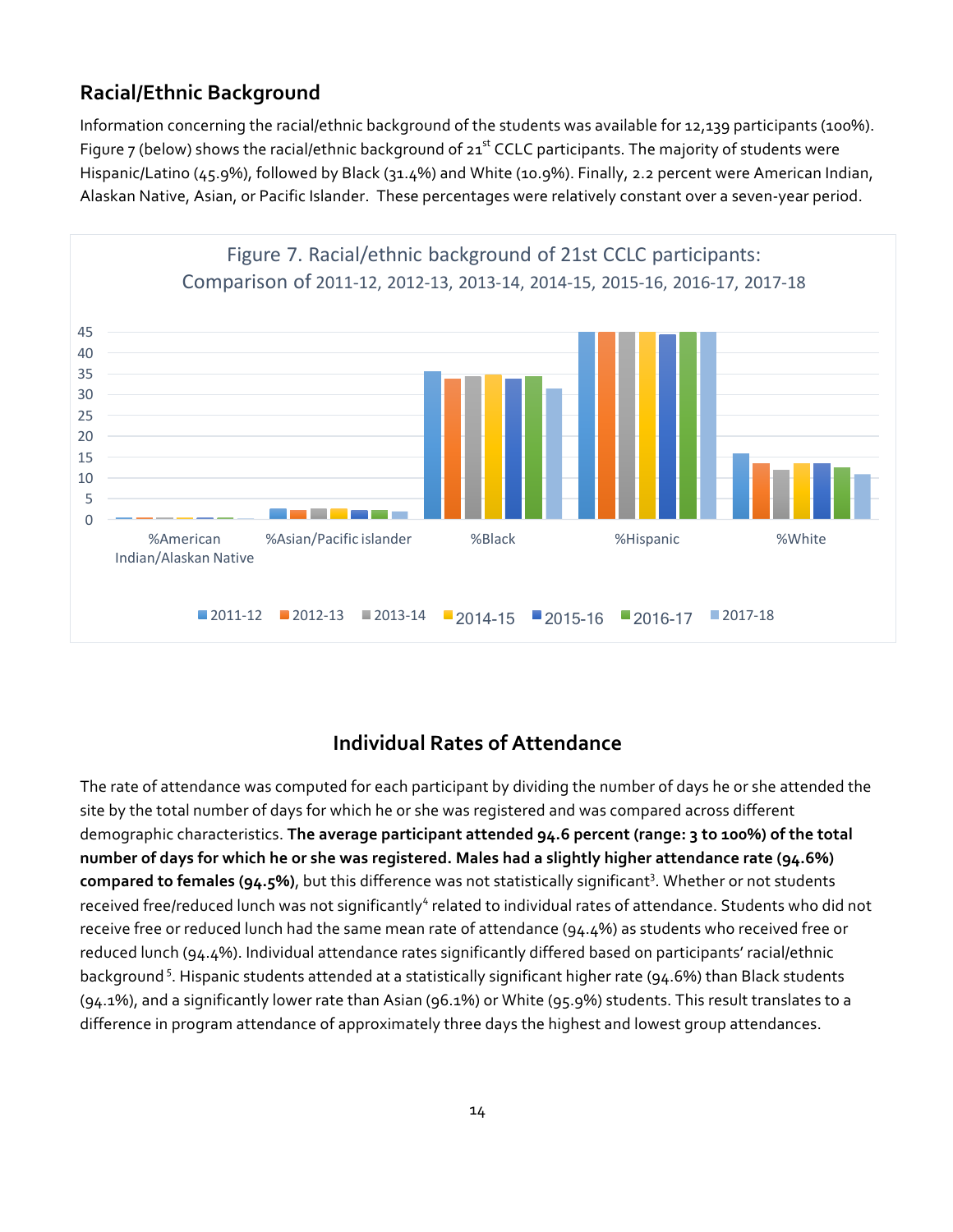## **Section Three:**

### **Description of Programming for Student Participants**

A main purpose of the EYS is to collect detailed information concerning the implementation of 21st CCLC activities and services. The provision of academic, enrichment, and recreational activities and services are central to the mission of the 21<sup>st</sup> CCLC program. This section is divided into two parts. The first part focuses on how sites involve youth participants in the design and implementation of their programming. The second part focuses on the sites' academic programming.

### **Involving Youth in Program Planning and Implementation**

The EYS focused on strategies sites utilized to involve youth in program planning and implementation as a way to evaluate youth's opportunities to engage in the program. Figures 8 through 10 (right) compare site coordinators' responses to some of these questions across the last seven school years. Nearly all sites (n=108, 94.7%) surveyed students about programming at least a few times a year. Over half of the participating

#### sites allowed students to

choose activities they participate in (n=83, 72.8%), spend additional time on activities of interest (n=85, 74.6%), initiate projects based on their interest (n=67, 58.8%), and assume specific responsibilities for running the program (n=78, 68.4%) at least once a week.

### **Academic Programming**

Because a primary aim of the  $21<sup>st</sup>$  CCLC programs is to provide academic opportunities to aid students in meeting academic achievement standards in core academic subject areas, the 21<sup>st</sup> CCLC programs are expected to offer homework help and remedial assistance. Programs' approaches to providing these essential services are described below.





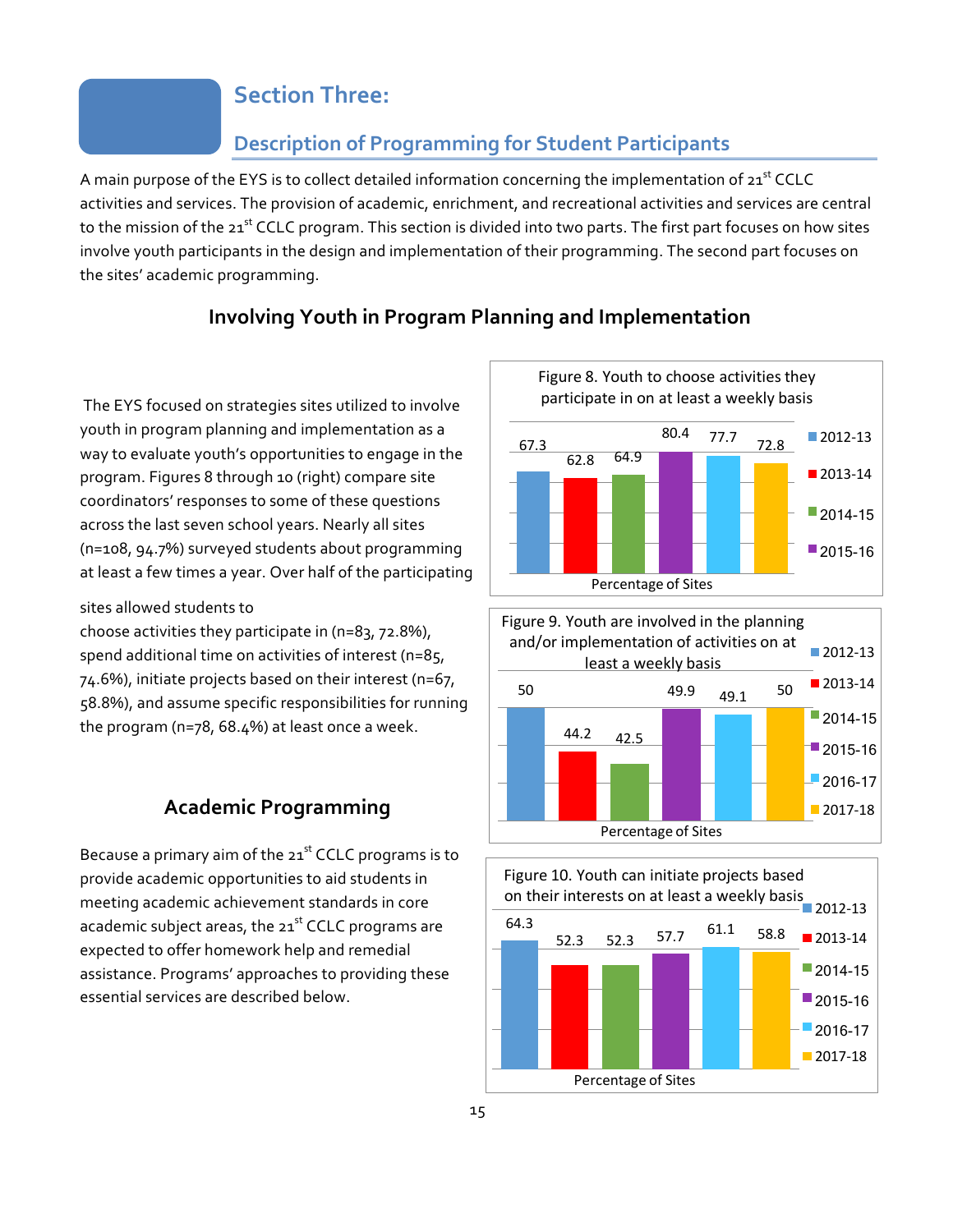#### **Homework Help**

**Research has demonstrated that students' homework completion plays a critical role in their academic success (Cooper, Robinson, & Patall, 2006).**  Further the CSDE requires that all sites provide homework help. One hundred and thirteen sites (99.1%) reported that they offered homework help to their participants and 107 (93.9%) sites offered 30 minutes or more of homework help on the days homework help was provided. The sites offered an average of 50 minutes (range 20 to 120 minutes) of homework help on the days that homework help was provided. 112 sites (98.2%) had at least one staff member to assist students with homework, and 98 sites (86.0%) had at least one certified teacher available to help with homework. Under half of sites (43%) reported that there was at least one staff member directly involved with homework help for every ten students.

#### **21st CCLC Success Story: Site Perspectives**

**"**This year we had many students enrolled that were bilingual and/or came from Puerto Rico after the hurricane. It has been reported that our program really helped the families that took in children of relatives. It has also been reported that the bilingual children speak & understand much more of the English language because of the immersion into our program."

Figure 11. Percentage of sites using strategies to identify students in need of remidal assistance: Comparison from 2011-12 to 2017-18



#### $\blacksquare$  2017-18  $\blacksquare$  2016-17  $\blacksquare$  2015-16  $\blacksquare$  2014-15  $\blacksquare$  2013-14  $\blacksquare$  2012-13  $\blacksquare$  2011-12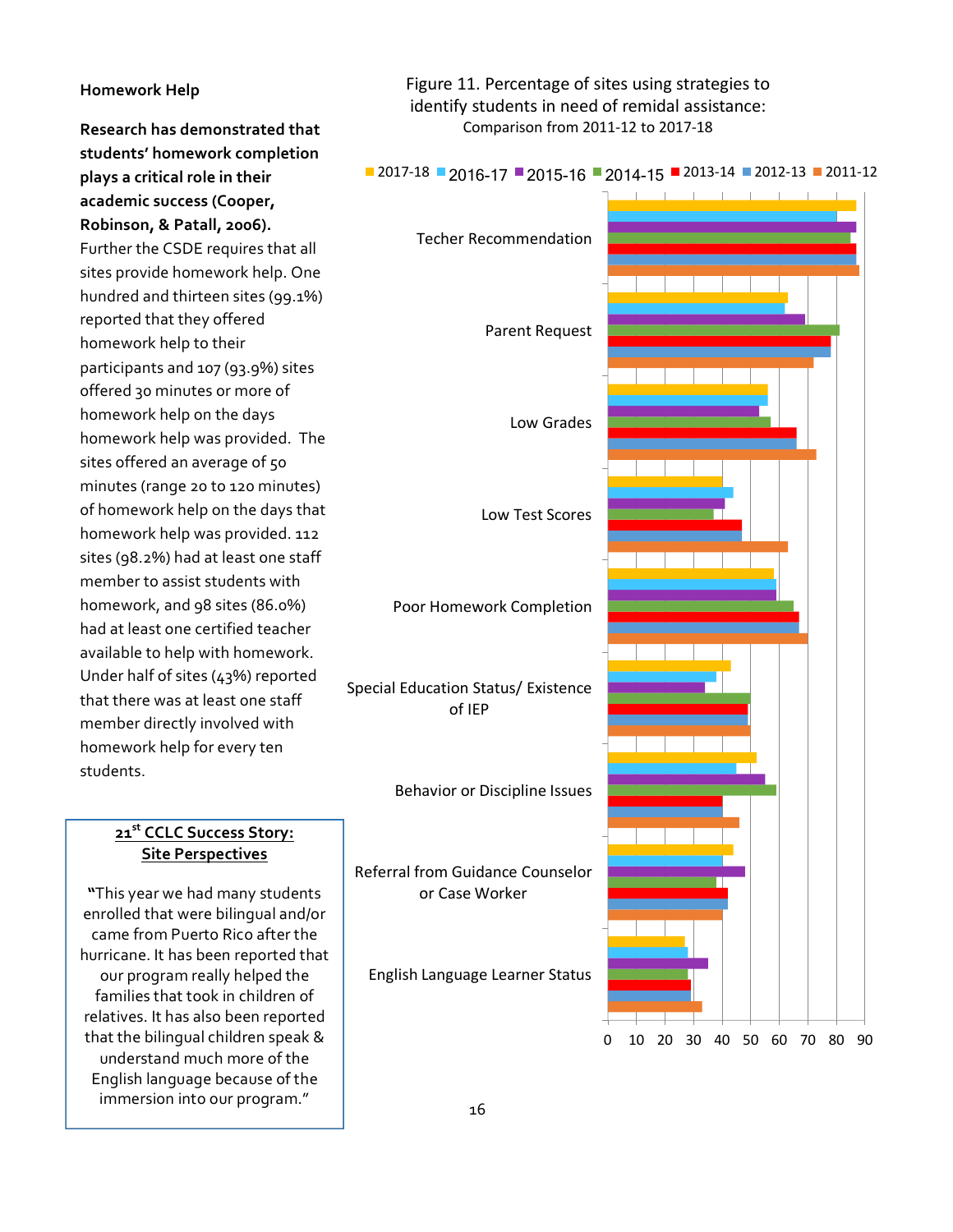#### **Remedial Assistance**

**One hundred and seven sites (93.9%) indicated that they offered remedial assistance**. Site coordinators were asked how they identified students in need of remedial assistance at their site. Figure 11 (right) shows the percentage of sites using each strategy from 2011-12 to 2017-18 school years. Site coordinators were also asked to report the primary strategy used to address participants' needs for remedial assistance. Table 2 (below) shows the number and percentage of sites that identified each strategy as their primary strategy used.

| Table 2. Strategies used to meet students' needs for remedial assistance |                            |  |  |
|--------------------------------------------------------------------------|----------------------------|--|--|
| <b>Strategy</b>                                                          | # of sites<br>(% of total) |  |  |
| Small group tutoring with a certified<br>teacher                         | 46 (40.4%)                 |  |  |
| Small group tutoring with other paid<br>staff/volunteers                 | 28 (24.6%)                 |  |  |
| One-on-one tutoring with a certified<br>teacher                          | 19 (16.7%)                 |  |  |
| One-on-one tutoring with other paid<br>staff/volunteers                  | $8(7.0\%)$                 |  |  |
| Other                                                                    | $8(7.0\%)$                 |  |  |

### **21st CCLC Success Story: Site Perspectives**

"We had a student who in the fall was disengaged in school. This was evident in his grades and in his chronic absences. He was recommended to the 21st Century Learners in Action Program by our guidance department. Initially, he was somewhat shut down and resistent to the program. However, in the second week of his participation he connected with one of our parent volunteers facilitating Junior Achievement workshops focusing on College and Career planning. This student and parent volunteer engaged in conversations and activities around his hopes and dreams for his future and the obstacles to achieving his goals. He began to see a path to success and viewed his academics as a way to achieve them. During our career showcase, this student spoke with several presenters and connected to a member of the military. With the help of the after school teacher during academic time, the student created a dream board of his future and the steps it would take academically and socially and emotionally to achieve his vision. This served as a motivator for this student for the remainder of the year. He ended his year on the honor roll, with school connections and friendships, and with significantly reduced absences."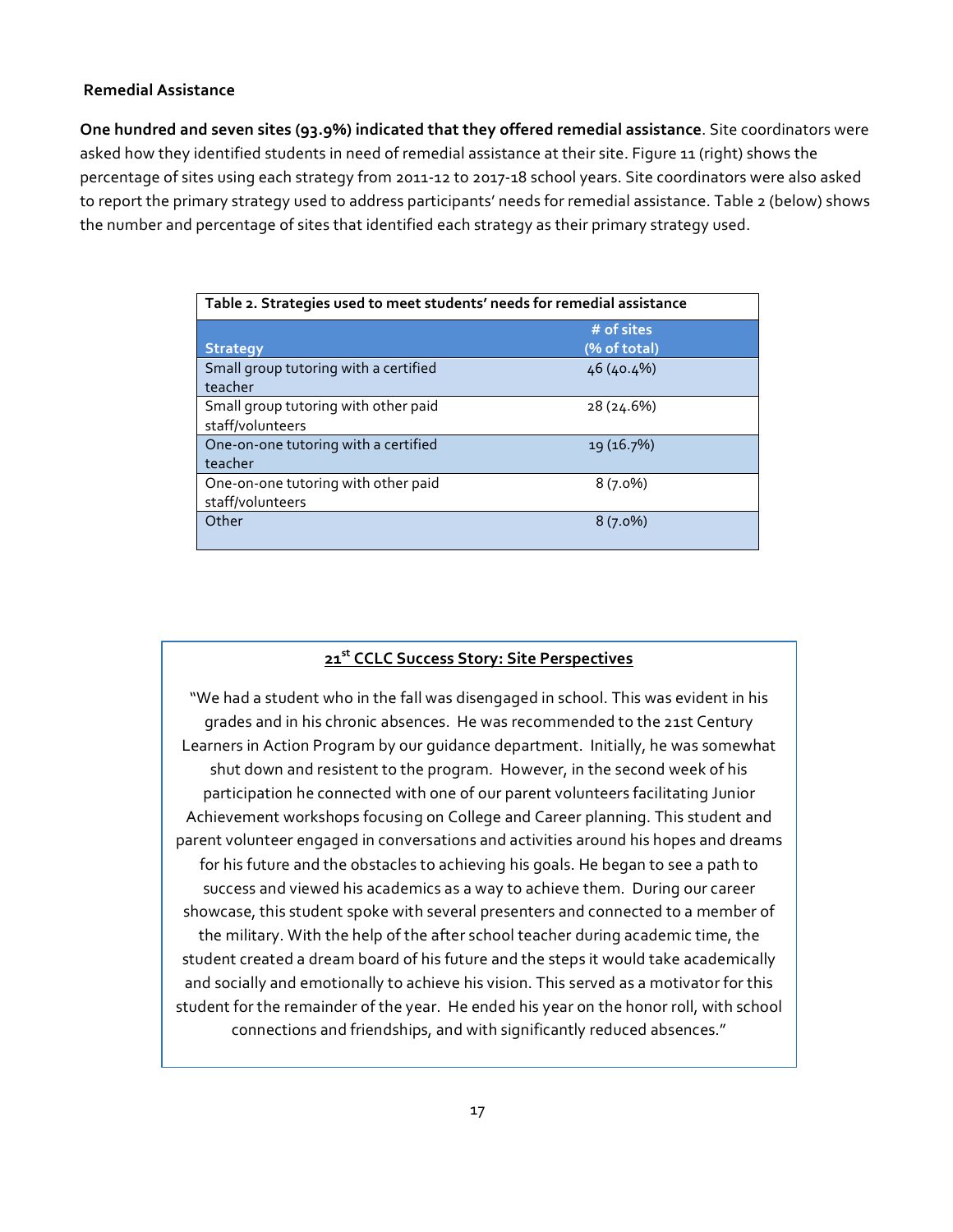## **Section Four:**

## **Relationships with Partner Schools**

A primary goal of the 21<sup>st</sup> CCLC program is to provide students with academic programming that is aligned with the learning objectives in core academic subjects and with enrichment opportunities that complement school day learning (U.S. Department of Education, 2003). In order to achieve this goal, grantees are expected to partner with school day staff and to ensure high quality communication between 21<sup>st</sup> CCLC program site staff and school day staff. Although grantees are only required to partner with one school, some grantees partner with school day staff from multiple schools.

## **Communication with School Day Staff**

Site coordinators were asked how often they communicated with school day staff. Figure 12 (below) shows how often sites communicated with specific school staff personnel.

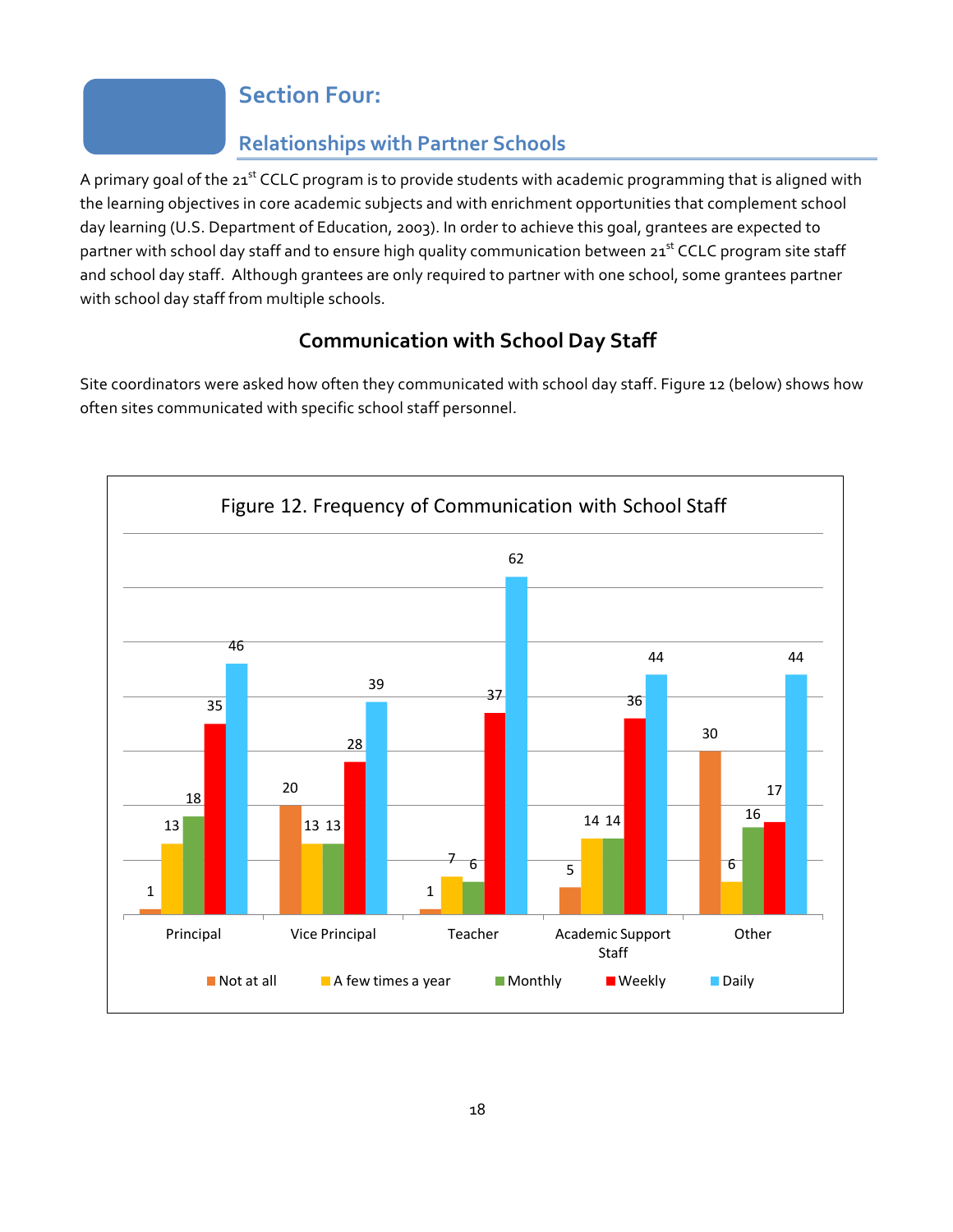## **Challenges to Maintaining Positive Relationships with the School**

Overall, sites did not report many major or minor challenges in maintaining positive relationships with partner schools. Table 3 (right) shows the percentage of sites reporting each area as a major or minor challenge. Less than 5 percent of sites reported any area as being a major challenge, and less than 15 percent of sites reported any area as a minor challenge.

| Table 3. Sites' report of the major and minor challenges of<br>maintaining positive relationships with partner school(s) |                                                                |                                                                |  |
|--------------------------------------------------------------------------------------------------------------------------|----------------------------------------------------------------|----------------------------------------------------------------|--|
|                                                                                                                          | <b>Major</b><br><b>Challenge</b><br># of sites<br>(% of total) | <b>Minor</b><br><b>Challenge</b><br># of sites<br>(% of total) |  |
| Commitment/support from<br>school day staff                                                                              | 3(2.6%)                                                        | $8(7.0\%)$                                                     |  |
| Communication with school<br>day staff                                                                                   | $-- (-)$                                                       | $5(4.4\%)$                                                     |  |
| Ability to meet with school<br>day staff                                                                                 | $4(3.5\%)$                                                     | 11 (9.6%)                                                      |  |
| Consistency of student<br>expectations                                                                                   | $4(3.5\%)$                                                     | 10 (8.8%)                                                      |  |
| Access to data/information<br>from school day staff                                                                      | $-- (-)$                                                       | 14 (12.3%)                                                     |  |
| Participant recruitment from<br>schools                                                                                  | 2(1.8%)                                                        | 9(7.9%)                                                        |  |
| Access to space at after<br>school site                                                                                  | 3(2.6%)                                                        | 12 (10.5%)                                                     |  |
| Staffing changes at partner<br>site(s)                                                                                   | $1(0.9\%)$                                                     | 10 (8.8%)                                                      |  |

### **21st CCLC Success Story: Site Perspectives**

"One student enrolled in our program has struggled with behavior issues consistently in the early part of the school year. He often got into verbal altercations with his peers which made it difficult for him to develop new friendships. Now, with the support and communication with his school day teachers, we have structured his daily routine after school to enhance consistency mirrored in his school day. He rates himself on a scale of  $1$ to 3 on how well he did during each activity block and discusses the results with his team leader. In addition, as suggested by his parents, if the student gets a certain score by the end of the week the parents give him a reward at home. This information is also shared weekly with his teacher. With this new behavior management plan, he has become a friend that his peers look to play with regularly. By adding structure and consistent behavior strategies, he has grown significantly this school year."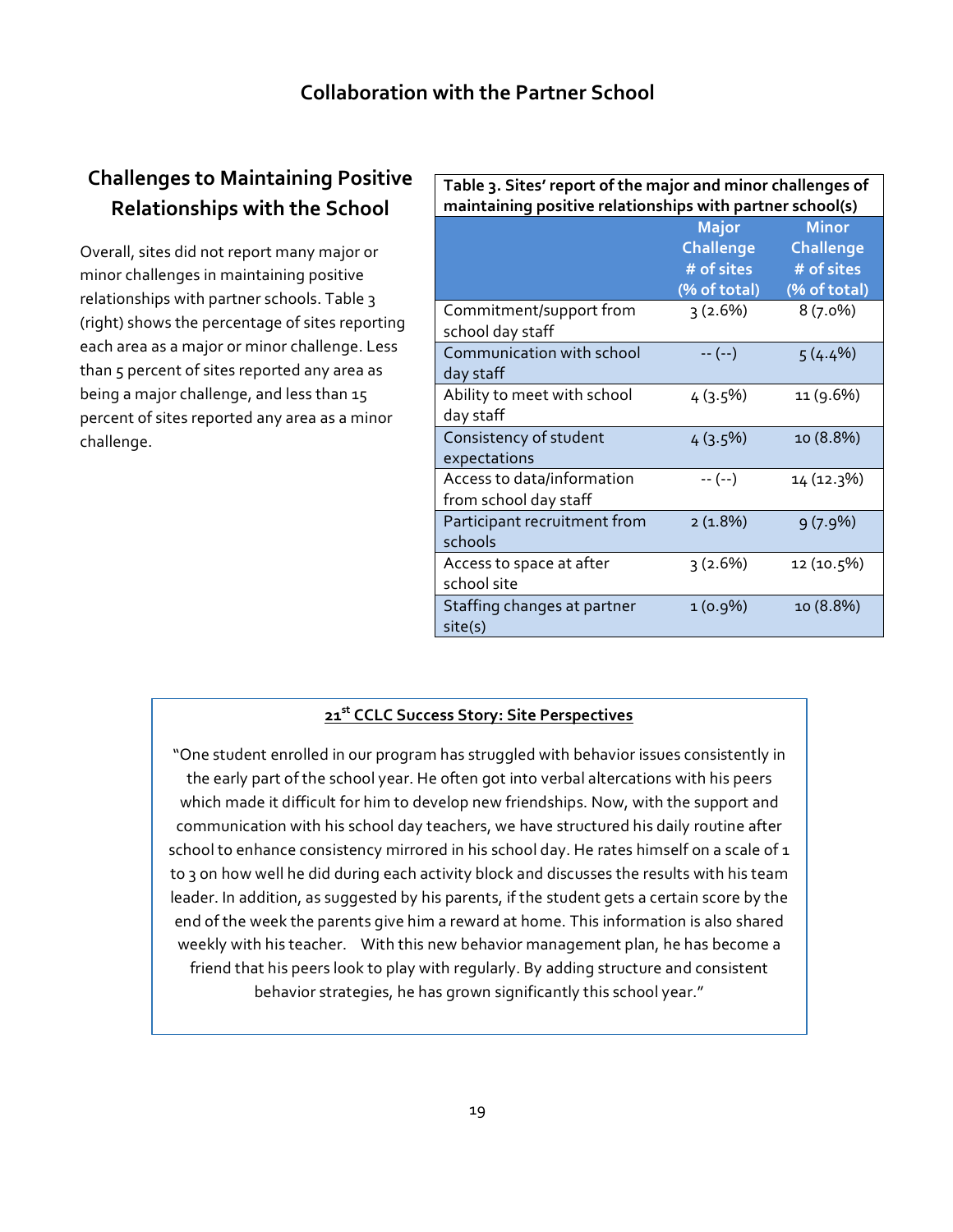## **Section Five:**

## **Staffing & Professional Development**

The importance of having high quality staff is consistently emphasized throughout the after school literature. Interactions between program staff and participants are considered the primary mechanism through which young people benefit from afterschool programs (e.g., Eccles & Gootman, 2002; Huang et al., 2008). Therefore, the services provided by 21<sup>st</sup> CCLC programs are driven by having welltrained, stable, and supported staff.

## **Staff Meetings, Support, and Professional Development**

#### **Staff Meetings**

A productive and successful way to improve the quality of staff members and program implementation is to hold regular staff meetings, trainings, and professional development events. **More than half of sites held regular staff meetings at least once a month (n=77 sites, 67.5%).** Of those sites, 25 (21.9%) reported holding weekly staff meetings. 22 (19.3%) reported holding staff meetings once every 2-3 months, 8 sites (7%) reported holding 1 staff meeting per year.

### **Staff Training and Professional Development**

Site coordinators were asked to select how often they covered a variety of topics in staff training or professional development events. Figure 13 summarizes the topics covered in each of the past six years. 47.4% percent of sites reported covering all 15 topics during this past school year.

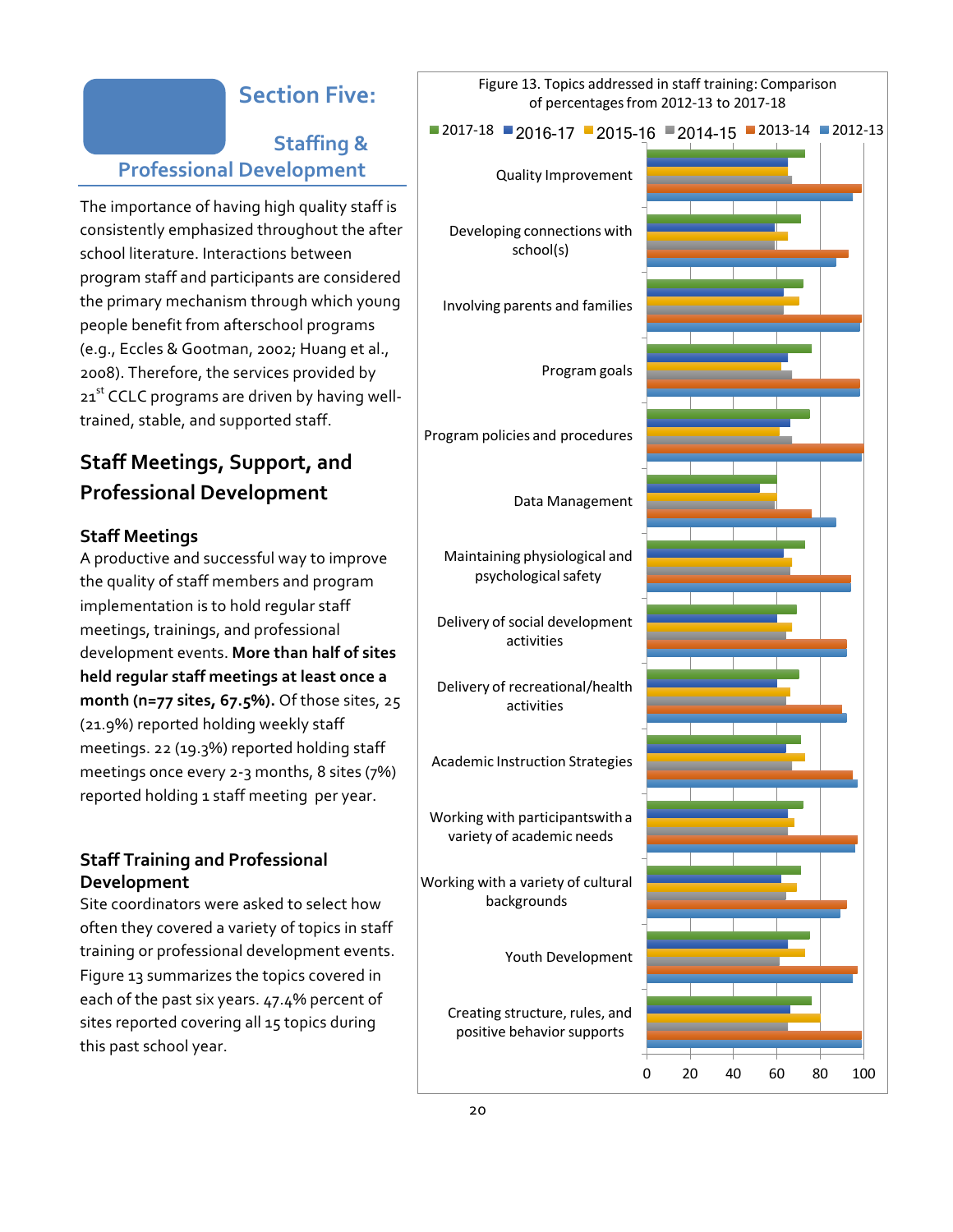## **Staff Support**

Site coordinators were asked to select all types of support offered to their staff in order to improve after school programming delivery. Overall, the majority of sites offered some form of additional support to their staff, and only five sites (4.4%) reported providing no additional support to their staff. Table 4 (below) provides the number and percentage of sites that offered each type of support to staff members during the 2017-18 school year.

| Table 4. Strategies for providing support for staff                     |              |
|-------------------------------------------------------------------------|--------------|
|                                                                         | # of sites   |
| <b>Strategy</b>                                                         | (% of total) |
| Curriculum planning provided by educational coordinator                 | 44 (38.6%)   |
| Coaching of site staff                                                  | 59 (51.8%)   |
| Co-teaching with site staff                                             | 50 (43.9%)   |
| Evaluation of site staff                                                | 51(44.7%)    |
| Student data evaluation shared by education coordinator                 | 23 (20.2%)   |
| Education coordinator leading specific lessons/activities with students | 29 (25.4%)   |
| Paid planning time                                                      | 56 (49.1%)   |
| Professional development                                                | 73 (64.0%)   |
| Staff meetings                                                          | 89 (78.1%)   |

## **Specific Areas Targeted for Additional Professional Development and Support**

Site coordinators were asked to identify the three major topics they wanted professional development efforts to be focused on. Table 5 (right) lists the main categories of coordinators' responses.

#### **21st CCLC Success Story: Site Perspectives**

"One great success the program experienced was the formation of a choir. Twenty five students ranging in age from five to twelve took direction from a highly qualified director. It was astonishing to watch the transform of an unruly group of boy and girls into a highly polished force. The children discovered hidden talents and delighted audiences with their performance of challenging music. Every time they performed a request was made for a future performance."

## **Table 5. Site coordinators' reported targets for additional**

| professional development and support 2017-18            |              |                         |                |              |
|---------------------------------------------------------|--------------|-------------------------|----------------|--------------|
| <b>Area</b>                                             | <b>Total</b> | <b>First</b>            | <b>Second</b>  | <b>Third</b> |
| Parent and family programming                           | 49           | 26                      | 13             | 10           |
| Academic programming                                    | 43           | 13                      | 21             | $\mathsf{q}$ |
| Variety of activities                                   | 38           | 14                      | 8              | 16           |
| Recruitment, retention, & attendance                    | 26           | 10                      | 11             | 5            |
| Organization/planning,<br>communication/feedback        | 6            | 1                       | 1              | 4            |
| Community partnerships                                  | 25           | 5                       | 11             | 9            |
| Staffing (e.g., recruitment, retention,<br>development) | 23           | 8                       | 7              | 8            |
| Behavior management                                     | 43           | 22                      | 11             | 10           |
| School partnerships                                     | 10           | 1                       | 5              | 4            |
| Youth involvement, leadership, and<br>engagement        | 26           | $\overline{\mathsf{A}}$ | 8              | 15           |
| <b>Health and wellness</b>                              |              | $\overline{2}$          | $\overline{2}$ | 3            |
| Social/youth development                                | 28           | 5                       | 11             | 12           |
| Data management                                         | 9            | $\overline{2}$          | 3              | 4            |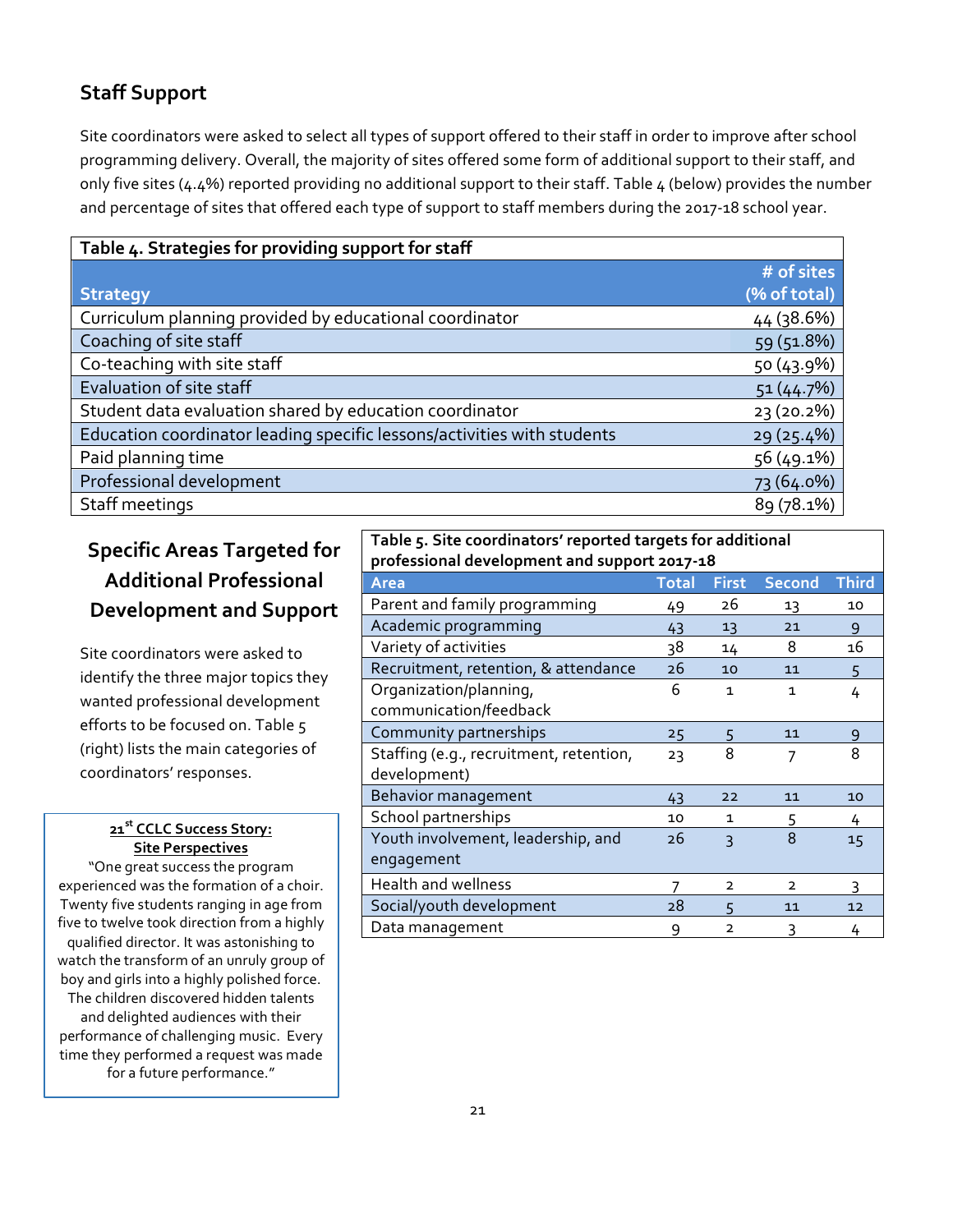## **Section Six:**

## **School Performance of 2017-18 21st CCLC Participants**

Two measures were chosen as performance indicators for students participating in 21<sup>st</sup> CCLC programs: school day attendance and school day behavior. Due to the federal guidelines concerning after school participation, in order to be included in the following analyses, students had to have attended the 21<sup>st</sup> CCLC after school program for at least 30 days. Overall, 7,238 students met the attendance requirement.

## **Performance Measure 1: School Day Attendance**

The first performance measure examined was school day attendance. Attendance rates were calculated using CSDE school day attendance data for individual program participants. This attendance rate reflects the number of days a student was present as a percentage of the total days he or she was enrolled in school. Data on school day attendance were available for 11,090 21<sup>st</sup> CCLC participants (91.3%). School attendance for individual 21<sup>st</sup> CCLC participants varied from 3 to 100 percent. The average attendance rate was 94.6 percent, which is equivalent to missing about 9.7 days in a 180-day school year, and represents an increase from the previous year's rate 95.3%.

## **Performance Measure 2: School Day Behavior (Disciplinary Infractions)**

The second performance measure provided information about 21<sup>st</sup> CCLC participants' in-school behavior, represented as disciplinary infractions. Data on disciplinary infractions was available for 12,139 21<sup>st</sup> CCLC participants (99.9%). During the 2017-18 school year, 1,394 21<sup>st</sup> CCLC participants received at least one disciplinary infraction. Therefore, 11.5 percent of 21<sup>st</sup> CCLC participants had at least one disciplinary infraction during the 2017-18 school year. Of the students with at least one infraction, the number of incidents each student incurred ranged from 1 to 28 with an average of 2.2 incidents per student. Thirty-five 21<sup>st</sup> CCLC participants received 10 or more disciplinary infractions.

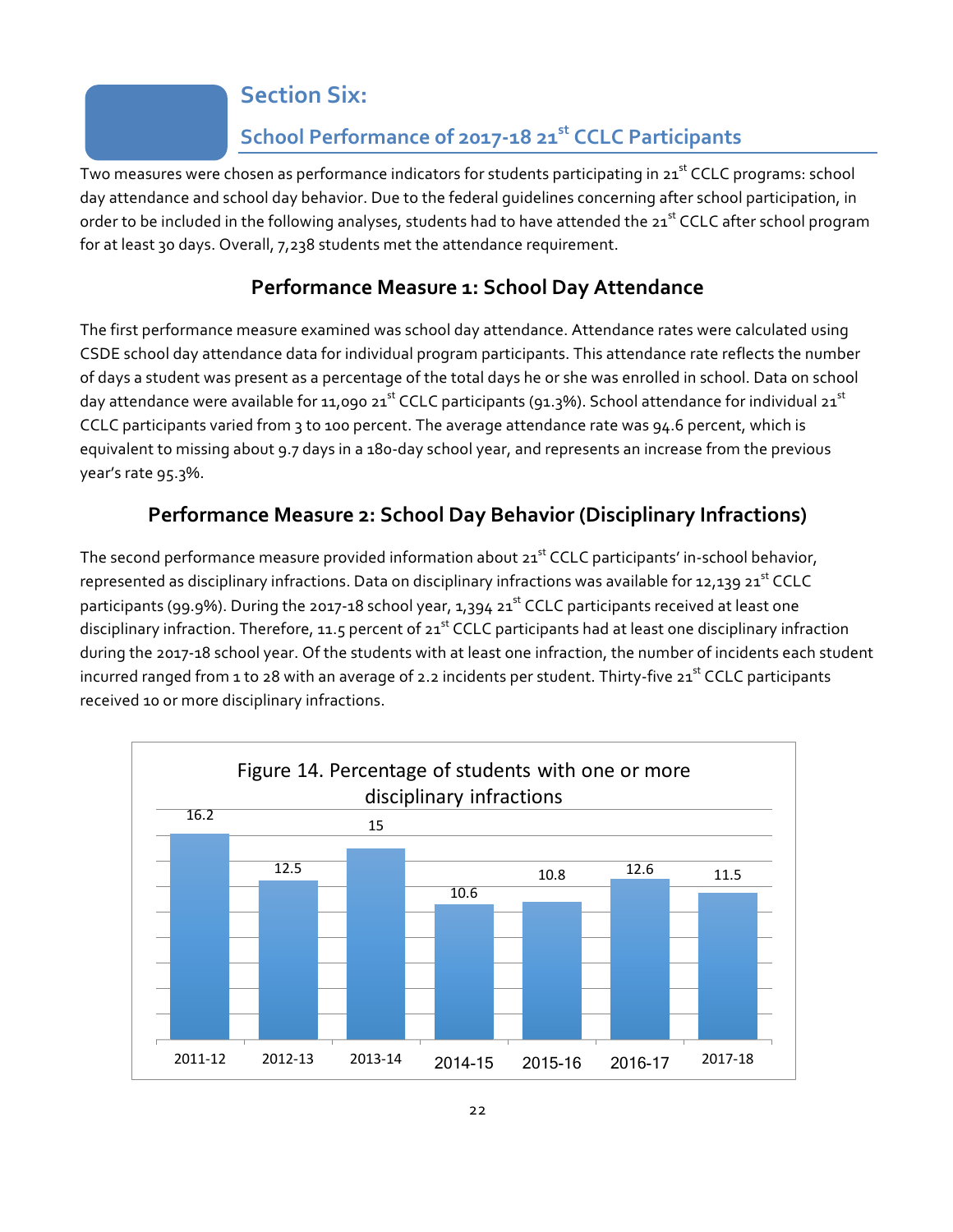## **Section Seven:**

### **Conclusion and Recommendations**

The results of the 2017-18 evaluation of Connecticut  $21^{st}$  CCLCs suggest that programs were operating in a manner that is consistent with both federal and state guidelines. Most programs provided homework help every day and had services in place for students who demonstrated need for remedial assistance. The vast majority of sites reached participant attendance targets, a great many exceeded them. However, there was a small proportion of sites that did not meet participant attendance requirements; fourteen sites did not have their target number of students attend at least 60 percent of their registered days.

This year's results are relevant to several themes identified during previous years' evaluations. These include program availability, age-appropriate youth involvement opportunities, and partnerships between after school programs and schools. These are discussed below.

## **Program Availability**

Over the past seven years,  $21^{st}$  CCLC sites have made significant efforts to improve site availability by meeting their target number of days open. The results of this evaluation suggest consistent efforts in this regard with only slight variations from year to year. Over the last seven years, the sites have been open an average of 123, 130, 124, 125, 136, 132, and 126 days respectively. This year's data further indicate that over half of the sites were open in September with the vast majority of sites open by January.

## **Age-Appropriate Youth Involvement Opportunities**

In the after school literature, there is evidence to support a link between young peoples' level of involvement in their organizations and positive outcomes. These outcomes include leadership skills, teamwork, communication skills, strategic thinking, self-confidence, personal wellness, enhanced sociopolitical awareness, social capital, social responsibility, and hopefulness (Larson, Walker, & Pearce, 2005).

This year's results suggest that over half of the programs provided opportunities for youth to be involved during program hours. Specifically, over half of the sites allowed students to choose activities they participated in, allowed students to spend additional time on activities of interest, allowed students to initiate projects based on their interests, and allowed students to assume specific responsibilities for running the program on at least a weekly basis.

## **Partnerships between 21st CCLC Programs and Schools**

The results of the 2017-18 evaluation suggest that sites were, overall, well connected with their partner schools. Less than five percent of the sites reported any major challenges with their partner school, but the most commonly reported major or minor challenge was the ability to meet with school day staff. Given the generally high level of collaboration between after school sites and schools, it seems reasonable to expect continued improvements in this area, however, the rate of major challenges remains stable from previous years.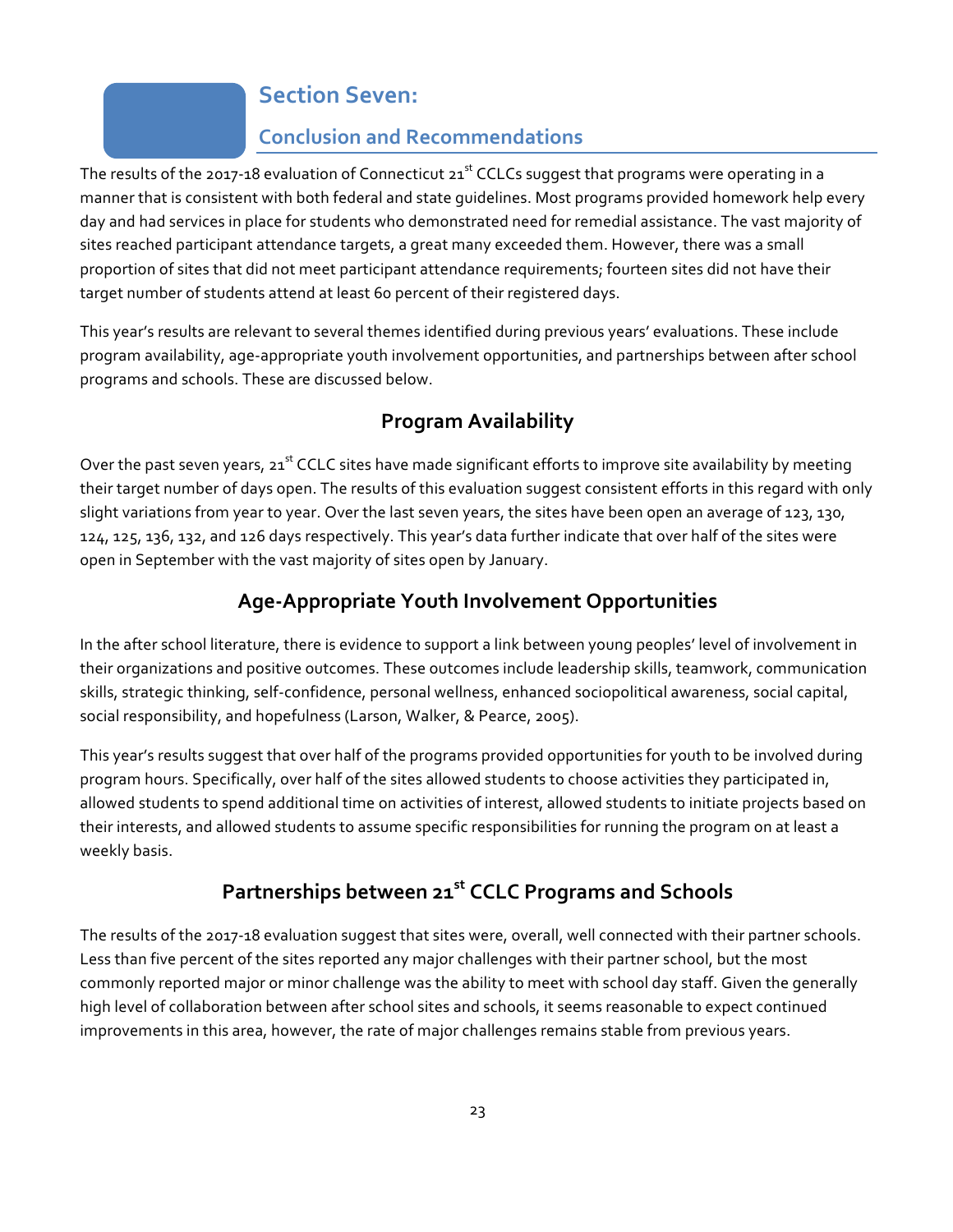## **Staff Support Systems**

The most commonly utilized forms of support for staff were holding staff meetings, professional development opportunities, and coaching site staff to provide support for other staff members. However, we know little about staff responses to these various support efforts. That is, do staff members experience these efforts as beneficial to them? This remains an area for further inquiry identified in the previous years' reports.

## **Performance of 21st CCLC Program Participants**

Overall students in the 21<sup>st</sup> CCLC programs attended an average of 94.6 percent of their registered school days, which is equivalent to missing about 9.7 days in a 180-day school year. While CT law finds a student truant after missing 10 days in a school year, the finding that CT  $21^{ST}$  CCLC participants fall below that level is an encouraging finding since attendance during the school day is a necessary first step for educating children and adolescents. The decrease in ADA rates this year indicates an opportune moment to increase efforts to promote engagement to ensure 21<sup>st</sup> CCLC sites continue to report average rates below the truant cut-off. A second encouraging finding is that only 11.5 percent of the 21<sup>st</sup> CCLC participants incurred a disciplinary infraction across the 2017-18 school year.

Some limitations of the current evaluation should be noted. At the time of this report, there was not a suitable comparison group available for the performance indicators of interest discussed in this report. As a result, it is not possible to conclude if participation in the 21<sup>st</sup> CCLC program led to improved outcomes as compared to a similar group of students who did not participate in the  $21^{st}$  CCLC program.

Finally, including other outcome measures to supplement information from the two performance indicators may strengthen future outcome evaluations. Gathering information on students' social and emotional outcomes should be considered for future evaluations, as was proposed in previous years and tentatively approved in April of 2019. We are eager to develop an enhanced evaluation to capture a more nuanced picture of the good work done in CT's 21<sup>st</sup> CCLCs that might collect these data from program staff, program participants, and perhaps even their families.

#### **21st CCLC Success Story: Site Perspectives**

"Jacob\* has special needs and struggles during the school day. He often struggles with staying focused and acts out negatively. Since enrolling in our program Jacob has settled in well. When his parents come to pick up he doesn't want to leave, is engaged, and has positive interactions with his peers. We know this is the case during the after school program because he is given choices, engages in project-based learning, and is able to build meaningful relationships with his peers and the adults in the program." \*Child's name has been changed to protect privacy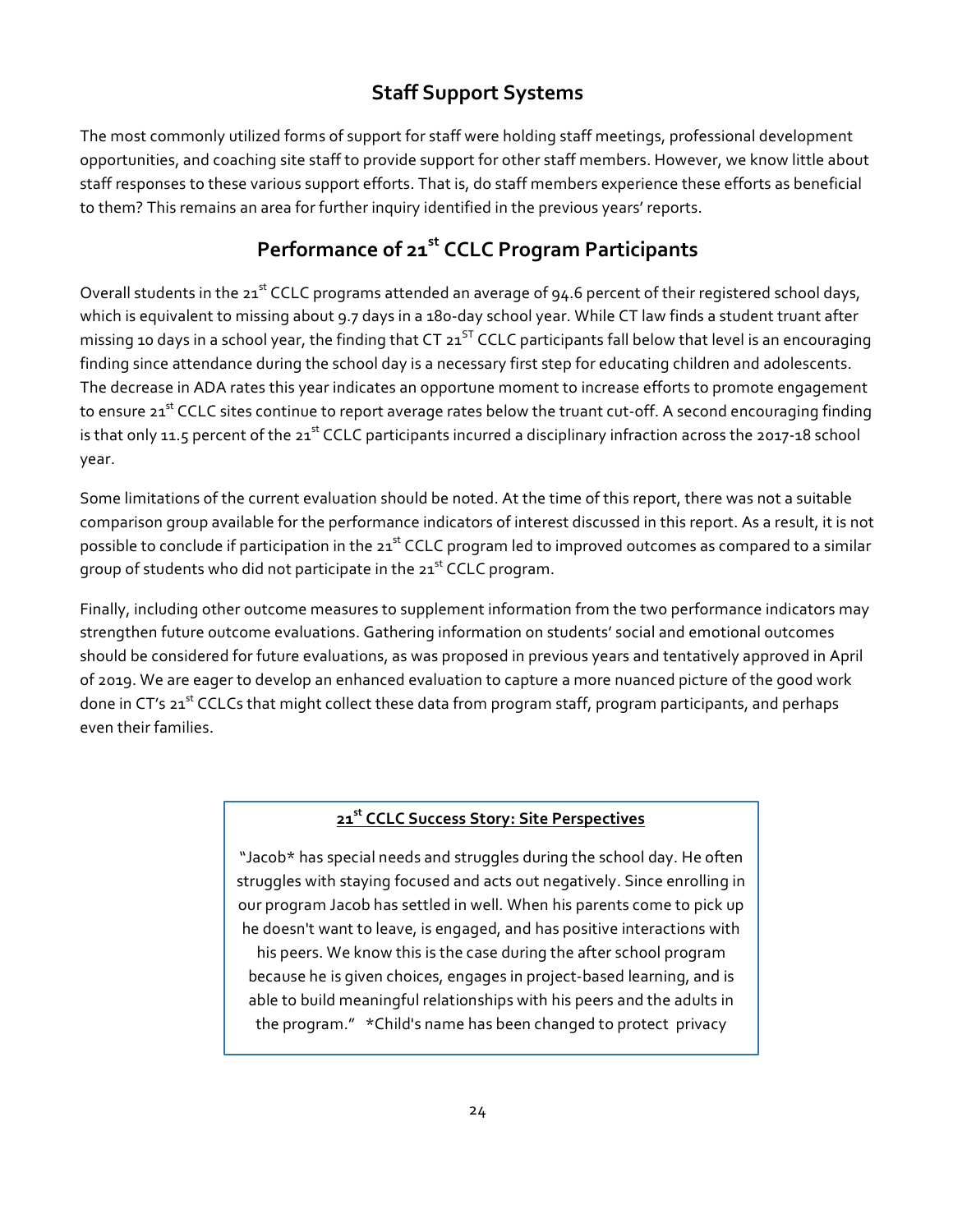## **Section Eight:**

### **References**

- Cooper, H., Robinson, J. C., & Patall, E. A. (2006). Does homework improve academic achievement? A synthesis of research, 1987–2003. *Review of Educational Research, 76(*1), 1–62. [Available at http://classtap.pbworks.com/f/Does+Homework+Improve+Achievement.pdf.]
- Eccles, J., & Gootman, J. A. (Eds.). (2002). *Community programs to promote youth development*. Washington, DC: National Academies Press.
- Huang, D., La Torre, D., Harven, A., Huber, L. P., Jiang, L., Leon, S., & Oh, C. (2008). *Identification of key indicators of quality in afterschool programs*. CRESST Report 748. [Available at http://www.cse.ucla.edu/products/reports/R748.pdf.]
- Larson, R., Walker, K., & Pearce, N. (2005). A comparison of youth-driven and adult-driven youth programs: Balancing inputs from youth and adults. *Journal of Community Psychology, 33*(1), 57-74.
- U.S. Department of Education. (2003). *21st Century Community Learning Centers: Non-regulatory guidance*. Prepared by Office of Elementary and Secondary Education, Academic Improvement and Teacher Quality Programs. Washington, DC: Author. [Available at http://www2.ed.gov/programs/21stcclc/guidance2003.pdf.]
- The Elementary and Secondary Education Act as Reauthorized by the No Child Left Behind Act of 2001, 20 U.S.C. § 6319.